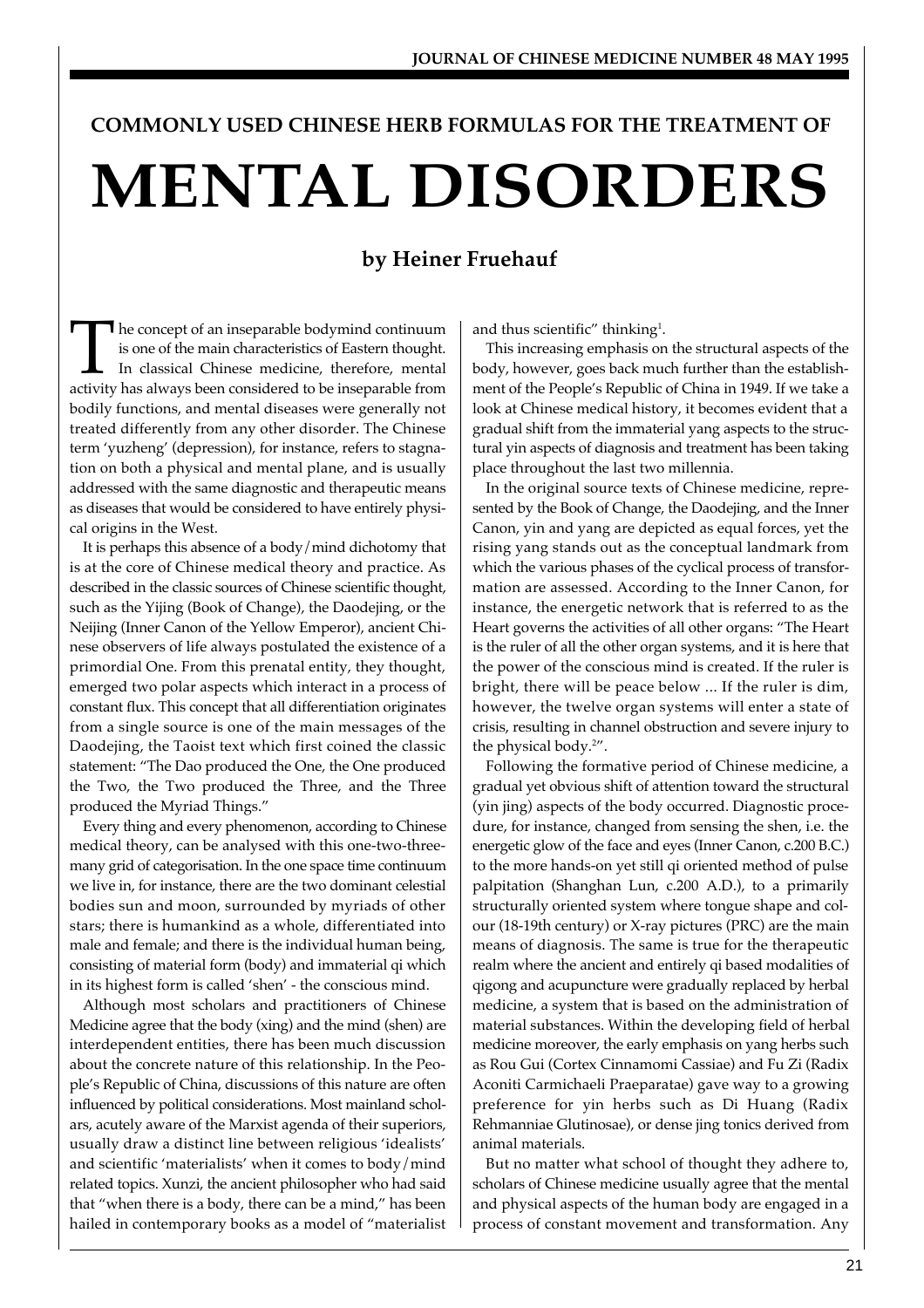physical process is believed to have mental implications and vice versa. The connecting entity is qi, which can be differentiated into physical and mental qi only academically. In general, mental energy (shen qi) is simply regarded as a more refined form of physical energy (jing qi). Traditional treatment principles for mental diseases, therefore, do not fall outside the realm of standard diagnostic and therapeutic procedure. Even in contemporary China, mental patients usually visit doctors who specialise in "internal medicine," that is the treatment of organ disorders with Chinese herbs, minerals, and animal materials.

The therapeutic focus tends to be on the restoration of uninhibited qi flow, since unbalanced emotions first affect the qi before they influence the physical structure of the body. Since chronic qi stagnation eventually results in the formation of structural pathologies such as blood stasis or phlegm coagulation, the modalities of blood moving and phlegm purging are standard methods to treat the more chronic types of mental disorders. In addition, Chinese physicians often address various types of deficiencies. The following is a brief overview of traditional and contemporary approaches to the most common mental disorders.

# **DEPRESSION**

In classic Chinese medical texts, depression is labelled yuzheng (depression syndrome) and refers to a wide array of symptoms which are usually attributed to stagnant qi. Unhappy emotions are generally believed to be the prime cause for stagnant qi. This psychosomatic aspect of qi has been emphasised in sources that go back at least as far as the Inner Canon, which pioneered the classic statement "In a patient full of grief and sadness, the qi becomes depressed and does not move"<sup>3</sup> . Later on, the 7th century medical compendium, Zhubing Yuanhou Lun (A Discussion of the Symptoms and Origins of Disease), devoted an entire subchapter to the pathogenesis and treatment of 'knotted qi', explaining that "the knotted qi disease is caused by grief and worry."<sup>4</sup>

The term 'yu' describes symptoms of mental depression and maybe the beginning stages of physical manifestation, such as discomfort in the sides of the body or the sensation of a lump in the throat. At a more advanced stage, it can incorporate severe symptoms of phlegm and blood stagnation such as tumours or other types of accumulations which have formed due to a chronic state of imbalance.

Since the traditional Chinese concept of health is closely tied to the presence of an uninterrupted energy flow, depression - the manifestation of obstructed or 'depressed' qi flow - has always been taken very seriously by Chinese physicians. Several influential medical scholars even asserted that all disease has its origin in the depression of the mental and physical flow continuum. The Song dynasty physician Chen Yan, in his landmark work, Sanyin Ji Yi Bing Zheng Fang Lun (Discussion of Illnesses, Patterns, and Formulas Related to the Unification of the Three Aetiologies),

first singled out the depression of the seven emotional affects (joy, anger, anxiety, worry, grief, apprehension, and fright) as a major aspect of clinical pathology. This theory culminated in the formation of an entire school of medical thought, represented by the six depression approach (depression of qi, blood, dampness, phlegm, fire, and food) authored by the 15th century physician Zhu Danxi. Zhu created the influential statement "If qi and blood exist in abundance and harmony, a person will not get sick. Once there is depression, all kinds of diseases will start to evolve. Therefore, all of the body's diseases are caused by depression<sup>5</sup> ."

From this rich tapestry of medical thought and clinical experience evolved a prolific reservoir of herbal formulas that are frequently used in the treatment of depression. Not surprisingly, most of these formulas regulate various aspects of the Liver network. The Liver is in charge of the harmonious distribution of qi - the flow organ of the human body/mind complex; as the Chinese pictogram for Liver indicates, it strives to spread upward and outward and resents being suppressed. The Liver channel, moreover, runs deep through the sexual organs, and another area associated with the realm of the subconscious - dream activity - is generally attributed to the Liver network. All of these factors indicate the close conceptual affinity of the Liver system to the hidden realm that Western culture accesses through psychotherapy. "All depression," the 18th century primer Zabing Yuanliu Xizhu (Wondrous Lantern Peering into the Origin and Development of Miscellaneous Diseases) thus declares, "can be classified as a Liver disease. The origin of this disorder is excessive worrying."<sup>6</sup> 'Yu' (depression), in other words, is a general term for diseases that have originally been caused by emotional problems. It is primarily a qi disorder, and is generally treated as such. After a long time, however, 'qi depression' may cause a) blood stasis, b) fire depression, c) damp depression, d) phlegm depression, or e) various levels of deficiency. Treatment strategies for chronic depression thus may have to take these components into account. Here are some of the most common traditional formulas which are still frequently used for the treatment of depression in contemporary Chinese hospitals and clinics:

*• Xiao Chai Hu Tang* (Minor Bupleurum Decoction): relieves shaoyang, harmonises the surface and the interior, realigns the Liver and Spleen. Typical symptoms include a bitter or metallic taste in the mouth, dry throat, blurred vision, restlessness, poor appetite, alternating hot and cold sensations, intercostal or subcostal distress, nausea, and a fine and wiry pulse.

*• Da Chai Hu Tang* (Major Bupleurum Decoction): harmonises shaoyang, purges internal heat accumulation. Typical symptoms include a sensation of alternating cold and heat, lateral chest pain, a bitter or metallic taste in the mouth, nausea, subcostal fullness and pain, constipation, restlessness, a greasy yellow tongue coating, and a deep and wiry pulse.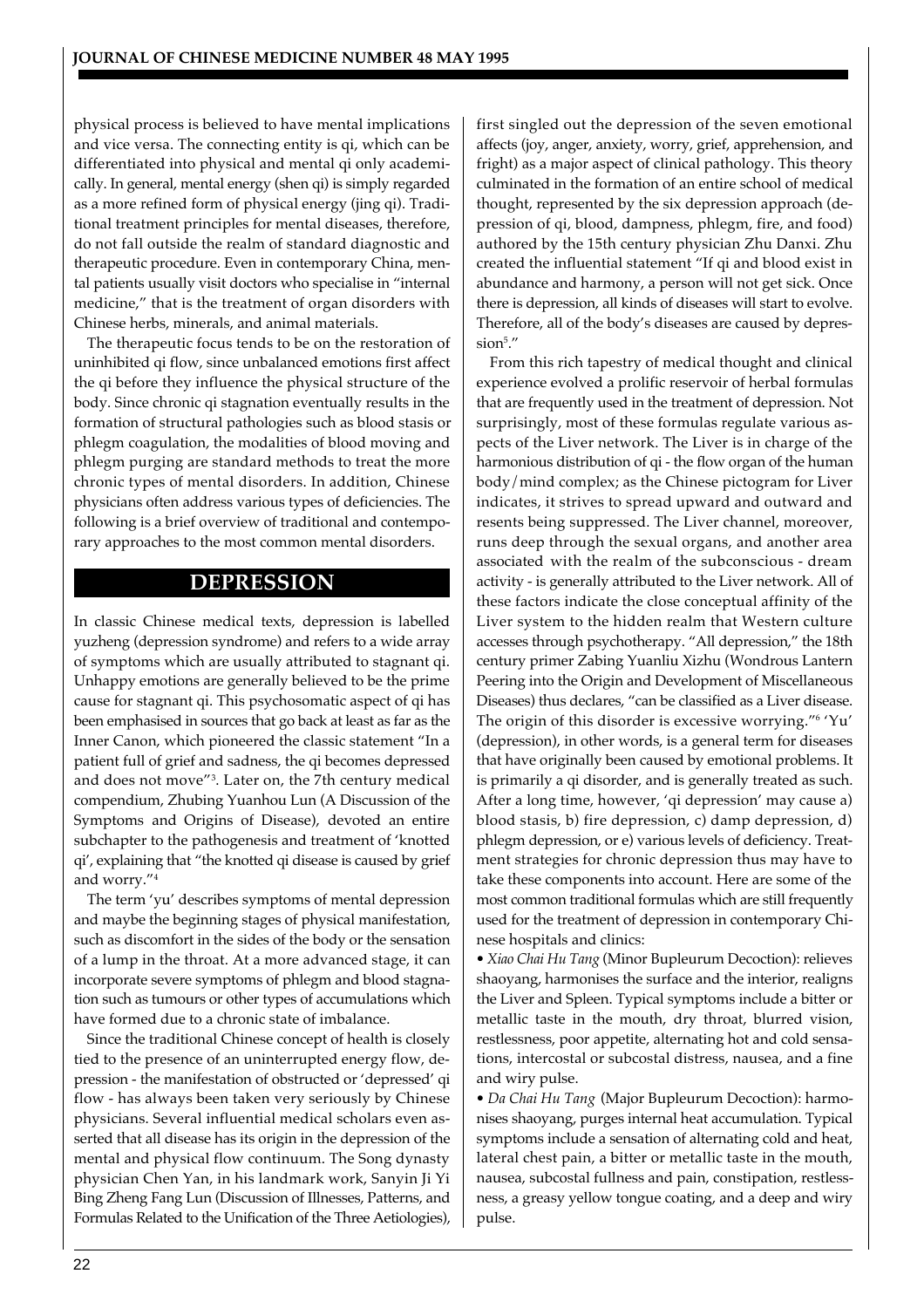*• Si Ni San* (Frigid Extremities Powder): realigns the Liver and Spleen. Typical symptoms include distention, pain, or a stuck feeling in the Stomach, lower abdominal, or intercostal regions; a mild coldness of the hands and feet when getting nervous or stressed, constipation or a sensation of unsatisfactory bowel movement or diarrhoea accompanied by tenesmus, dry or swollen eyes, and a slippery Liver/ Gallbladder pulse.

*• Xiao Yao San* (Rambling Powder): soothes the Liver and relieves stagnation, strengthens the Spleen and nourishes blood. Typical symptoms include poor or irregular appetite, intercostal distress, menstrual pain and/or pre-menstrual breast distention, sensation of fullness in the epigastric region, general fatigue, a flushed face, and a fine and wiry pulse.

*• Ban Xia Hou Po Tang* (Pinellia and Magnolia Bark Decoction): disperses stagnant qi and accumulation, dissolves phlegm, restores the downward movement of Stomach qi. Typical symptoms include plumpit syndrome (a subjective feeling of something being stuck in the throat) or a dry itching or piercing pain in the throat, a stuffy feeling in the chest and epigastric region, digestive symptoms (nausea, belching, poor appetite, gurgling sounds in the epigastric region); secondary symptoms may include localised swelling, insomnia, or coughing.

*• Yue Ju Wan* (Escape Restraint Pill): moves qi and resolves depression of qi, blood, phlegm, fire, damp, or food. Typical symptoms include stuffiness in the chest and diaphragm regions, intercostal distress, distention or pain in the epigastric or abdominal regions, acid belching, poor appetite, irregular bowel movements, a wiry and slippery pulse, and possibly nausea or vomiting.

*• Gan Cao Xiao Mai Da Zao Tang* (Licorice, Wheat, and Jujube Decoction): nourishes the Heart and quietens the spirit, relaxes tension and harmonises the Stomach. Typical symptoms include frequent crying, hysterical behaviour, loss of self-control, unfocused mind, overly self-conscious behaviour. Secondary symptoms may include tight abdominal muscles, insomnia or restless sleep, frequent yawning, and forgetfulness.

*• Bai He Di Huang Tang* (Lily and Rehmannia Decoction) or *Bai He Zhi Mu Tang* (Lily Combination): clears yin deficiency heat in the Heart and Lung, boosts qi, and quietens the spirit. Typical symptoms include an unusually wide variety of subjective symptoms, unstable emotions, poor focus, unclear goals, unclear sensation of temperature ("sometimes I am too hot, but then again, sometimes I really feel more cold"), dizziness, a metallic taste in the mouth, red tongue, yellow urine, and a rapid pulse.

At the Institute for National Medicine and Pharmacology in Heilongjiang Province, Dr. Ma Longqi used a combination of the traditional shaoyang formulas Xiao *Chai Hu Tang* (Minor Bupleurum Decoction), *Da Chai Hu Tang* (Major Bupleurum Decoction) and *Chai Hu Jia Long Gu Mu Li Tang* (Bupleurum plus Dragon Bone and Oyster Shell Decoction), to treat 307 patients who had been officially diagnosed as suffering from 'neurasthenia', a term that is frequently used in China to describe depression. The formula he used, *Ningshen Lingfang* (Calm the Spirit Magic Formula) consisted of Chai Hu (Radix Bupleuri) 20g, Huang Qin (Radix Scutellariae Baicalensis) 15g, Ban Xia (Rhizoma Pinelliae Ternatae) 15g, Long Gu (Os Draconis) 20g, Mu Li (Concha Ostreae) 20g, Da Huang (Rhizoma Rhei) 7.5g, Gan Cao (Radix Glycyrrhizae Uralensis) 10g, and Gui Zhi (Ramulus Cinnamomi Cassiae) 15g. The formula was decocted, spray dried, and administered in granulated form. At the end of the study a general effectiveness rate of 96.7% was reported, with a markedly improved rate of  $56\%$ <sup>7</sup>.

## **MENTAL DISEASE**

In Western clinical practice, the diagnosis and treatment of mental disease tends to be highly differentiated. Chinese physicians, however, have often discussed the various manifestations of mental disease under the same heading. Nonetheless, treatment strategies are complex, mostly consisting of the three aggressive methods of purging, flushing phlegm, and moving blood.

Due to the obvious discrepancy between the modern and the traditional assessment of mental disease, contemporary Chinese researchers appear to be divided about the best way of conducting scientific clinical trials in this field. Some have opted to set up their trials according to Western diagnosis, accepting only cases that have been officially diagnosed as suffering from obsessional neurosis, or psychogenic psychosis, or schizophrenia. Others have opted to conduct their clinical studies according to their own clinical experience, using a single "mental formula" for all kinds of disorders, including depression or schizophrenia which are discussed elsewhere in this article. The following case studies all focus on the generic approach to mental disease. *• Wen Dan Tang* (Warm the Gallbladder Decoction): rectifies qi flow and dissolves heat phlegm, clears the Gallbladder and harmonises the Stomach. Typical symptoms include stubborn insomnia, vivid dreaming, occasional palpitations, restlessness, stuffy feeling in the chest, bitter taste in the mouth, dizziness, a yellow and sticky tongue coating, and a slippery pulse.

This is one of the representative formulas for heat phlegm. Since mental diseases are often diagnosed as phlegm obstructing the orifice of the Heart, it has evolved into one of the prime remedies for the treatment of mental and psycho neurotic diseases. In an early study, the formula was prescribed to 149 cases diagnosed with "mental disease;" 117 were reported cured, 2 markedly improved, 24 improved, and 6 showed no results<sup>8</sup> . In a more recent study, *Wen Dan Tang* was administered to 132 patients suffering from neurasthenia, menopausal syndrome, schizophrenia, or other mental disorders; at the end of the study, 41 were declared cured, 74 improved, while 17 showed no results. The overall effectiveness rate was assessed at  $87\%$ <sup>9</sup>.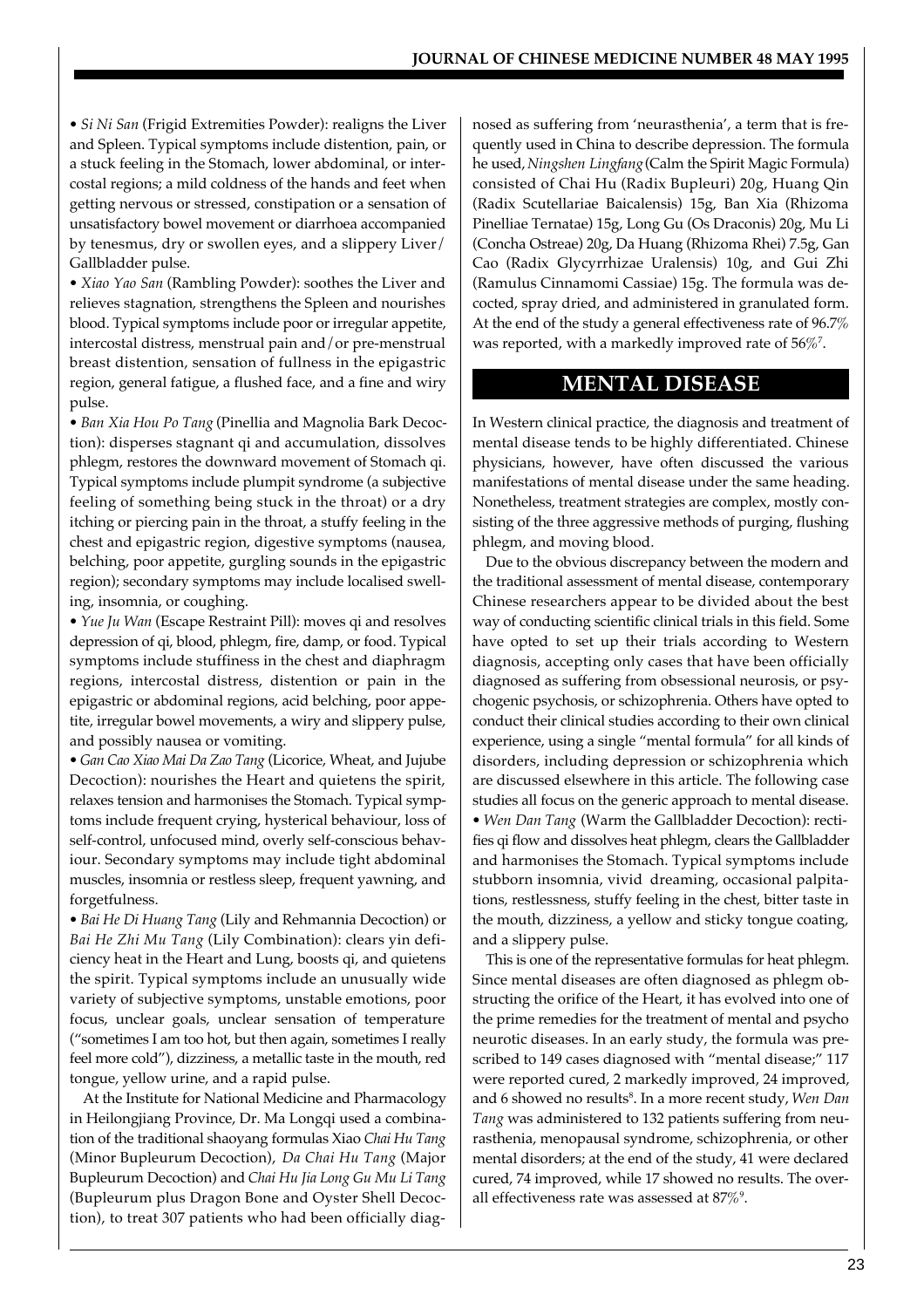*• Chai Hu Jia Long Gu Mu Li Tang* (Bupleurum plus Dragon Bone and Oyster Shell Decoction): courses the Liver and relieves depression, clears heat and purges fire. Typical symptoms include a stuffy feeling in the chest, a heavy and sinking feeling in the body, depression, insomnia, utterance of non-sensical gibberish, inhibited urination and digestive disturbances.

This is a famous 'mental' formula which is particularly popular in Japan. In a relatively recent study, it was given to 35 cases with depression; 15 were reported cured, 10 markedly improved, 9 improved, and 1 showed no result $^{10}$ . In another study, the formula was prescribed to 54 cases with depression, and 36 cases with epilepsy; of the depressed patients, 32 were reported cured, 19 improved, and 3 showed no results; of the epileptic patients, 18 were declared cured, 11 improved, and 7 without results<sup>11</sup>. In a much earlier trial, the formula was combined with *Diankuang Mengxing Tang* (Awaken from the Dream of Mania Decoction) and administered to 40 schizophrenia patients; 10 were reported cured, 10 improved, and 20 showed no  $improvement<sup>12</sup>.$ 

*• Jieyu San* (Relieve Depression Powder): This is a modern formula containing Chen Pi (Pericarpium Citri Reticulatae), Ban Xia (Rhizoma Pinelliae Ternatae), Zhi Qiao (Fructus Citri seu Ponciri), Zhu Ru (Caulis Bambusae in Taeniis), Zhi Zi (Fructus Gardeniae Jasminoidis), Hong Hua (Flos Carthami Tinctorii), Xiang Fu (Rhizoma Cyperi Rotundi), Shi Chang Pu (Rhizoma Acori Graminei), Shan Zha (Fructus Crataegi), Cang Zhu (Rhizoma Atractylodis), Sha Ren (Fructus seu Semen Amomi), Su He Xiang (Styrax), and Peng Sha (Borax). Ingredients are ground into a fine powder, and put into capsules containing 0.45g of herbal powder; patients are usually advised to take 4-8 capsules twice daily. This formula is primarily designed to treat the (excess) stasis aspect that is often present in mental disorders. It is said to be applicable for all kinds of mental diseases, including psycho neurosis, depression, schizophrenia, anxiety neurosis, psychogenic psychosis, obsessional neurosis, etc. In an experimental case study with 50 patients suffering from a variety of mental disorders, 16 were reported cured, 27 markedly improved, 6 improved, and 1 showed no result<sup>13</sup>.

*• Xiao Yao San* (Rambling Powder) [see above]: This formula is one of the most frequently prescribed formulas for milder degrees of mental disorder, including depression. Like the two previous formulas, it addresses the stasis aspect, but it also considers the beginning stages of deficiency. In one clinical trial, the formula was prescribed to 26 cases with affective psychosis; 16 were reported markedly improved,  $7$  improved, and  $3$  without result<sup>14</sup>. There are many reports on the successful use of *Xiao Yao San* for the treatment of hysteria, including hysteric loss of voice<sup>15</sup>, hysteric blindness<sup>16</sup>, and hysteric seizures<sup>17</sup>. Another study reported satisfying results for insomnia in neurasthenic patients $^{18}$ .

Japanese physicians often use *Jia Wei Xiao Yao San* (Augmented Rambling Powder), the famous modification of the mother formula with Zhi Zi (Fructus Gardeniae Jasminoidis) and Mu Dan Pi (Cortex Moutan Radicis) added, to treat depression<sup>19</sup>. In Japan, it is also used as the standard formula for gastrointestinal neurosis, often in combination with *Ban Xia Hou Po Tang* (Pinellia and Magnolia Bark Decoction)<sup>20</sup>. A Chinese study reports that *Jia Wei Xiao Yao San* was prescribed successfully to patients with auditory hallucinations<sup>21</sup>.

*• Gan Cao Xiao Mai Da Zao Tang* (Licorice, Wheat, and Jujube Decoction), [see above]: Due to its safety and high effectiveness, this classic formula has remained a favourite for the treatment of less serious mental disturbances, particularly if a soothing and nourishing rather than a dispersing effect is desired. Prime symptoms are crying and signs of mental aggravation. A study conducted in 1960 reports that the original formula was administered to 25 patients with an acute outbreak of hysteria; all 25 were reportedly cured $^{22}$  . Due to an avalanche of successful trials conducted between 1958-60, *Gan Cao Xiao Mai Da Zao Tang* has become the first choice for the treatment of hysteria in contemporary PRC clinics. Since the amount of Gan Cao (Radix Glycyrrhizae Uralensis) is usually high (15g/day), side effects of oedema have been observed after prolonged intake; one study suggested counteracting this undesired affect by adding Fu Ling (Sclerotium Poriae Cocos) and He Huan Pi (Cortex Albizziae Julibrissin)<sup>23</sup>.

The broad symptom complex referred to as 'neurasthenia' is another common indication for this formula. One trial used the original three food herbs licorice, jujube, and wheat to treat 34 cases with neurasthenia, and reported good results in 30 patients, while 3 patients failed to improve<sup>24</sup>. In another study, *Gan Cao Xiao Mai Da Zao Tang* plus Bai He (Bulbus Lilii) and Zhi Mu (Radix Anemarrhenae Asphodeloidis) was prescribed to 100 cases with neurasthenia; 28 patients reported that their headache and insomnia were cured, and 64 reported improvement<sup>25</sup>. Another trial added Bai He (Bulbus Lilii), Sheng Di Huang (Radix Rehmanniae Glutinosae) and Shou Wu Teng (Caulis Polygoni Multiflori) to the base formula and administered it to 110 cases; 12 were reported cured, 32 markedly improved, and 60 improved. Best results were reported for the insomnia symptoms (74.2%), while the total effectiveness rate was assessed at 100%<sup>26</sup>. Other modifications of the formula include the addition of Bai He (Bulbus Lilii), Dang Shen (Radix Codonopsis Pilosulae), Long Chi (Dens Draconis), Hu Po (Succinum) and Wu Wei Zi (Fructus Schisandrae Chinensis), which was given to 94 cases with neurasthenic insomnia; 87 patients reported good results. The author of the study recommends that this modified version of the formula can be used for all kinds of deficiency related insomnia or other symptoms of yang flare-up, particularly if accompanied by symptoms of dizziness, palpitations, or memory loss<sup>27</sup>.

Since 1959, there have been at least 8 reports in major Chinese medical journals concerning the use of *Gan Cao Xiao Mai Da Zao Tang* for schizophrenia<sup>28</sup>. In combination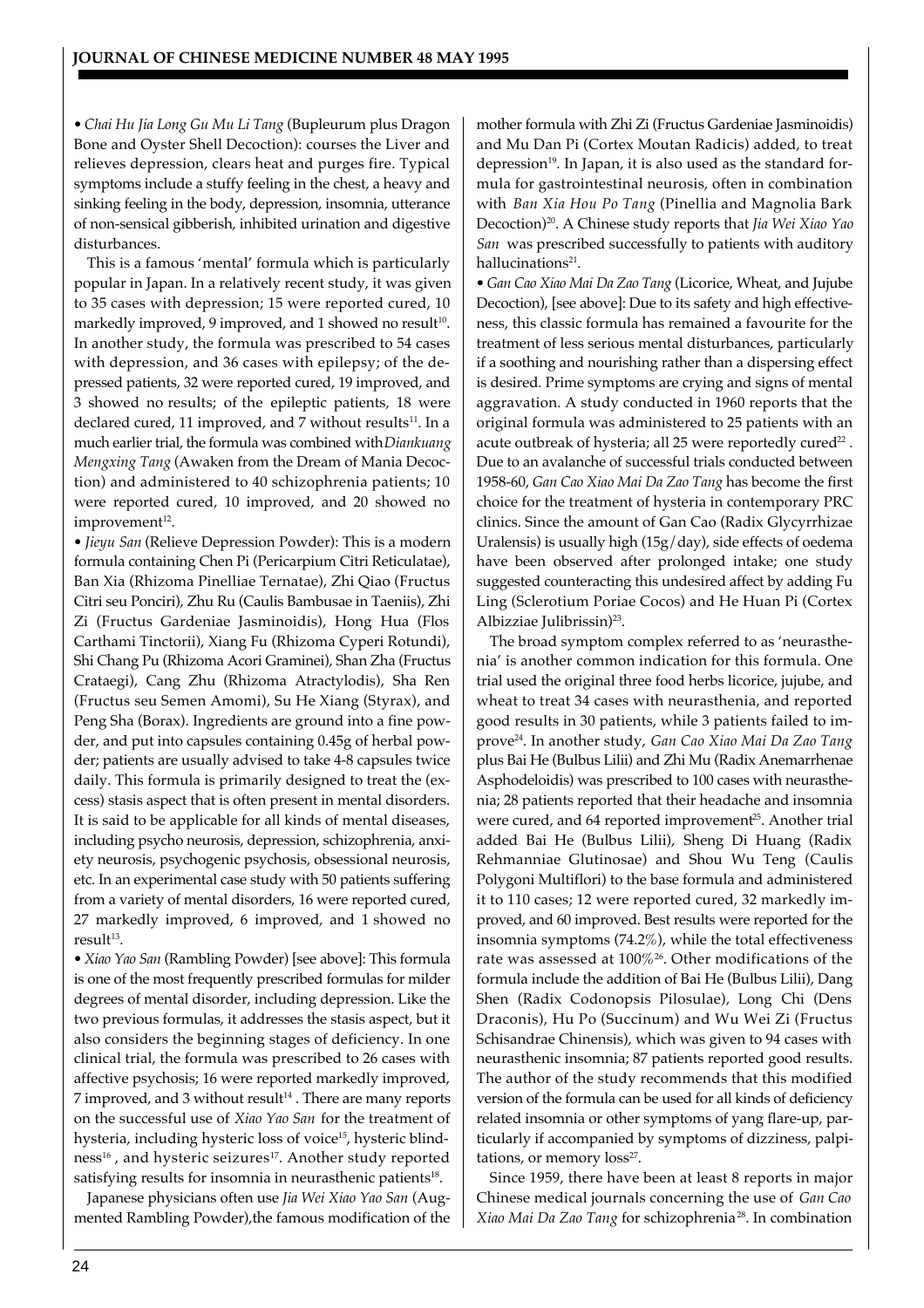with Long Gu (Os Draconis) and Mu Li (Concha Ostreae), for instance, the formula was used to treat 79 cases with different types of schizophrenia who were not responding to any other medication. After taking the formula for 7-70 days, along with small amounts of chlorpromazine (maximum of 200 mg/day), 5 were reported cured, 23 markedly improved, 34 improved, and 17 without results. The markedly improved rate was assessed at 35.5%<sup>29</sup>. In another study, Dr. Cheng Menxue combined *Gan Cao Xiao Mai Da Zao Tang* with *Bai He Gu Jin Tang* (Lily Bulb Decoction to Preserve the Metal) to treat 146 schizophrenia patients who were not responding to Western psychopharmacopoeia (117 of the patients also took 200mg of chlorpromazine per day); after taking the formula for 7-98 days, with an average of 16.8 days, 11 were reportedly cured, 44 markedly improved, and 64 improved. The general effectiveness rate was assessed at  $81.4\%$ <sup>30</sup>.

In two other recent trials, the formula was successfully used to treat 133 cases suffering from menopausal syndrome; hot flashes were reduced in 94.4% of patients, sweating in 84.1%, insomnia in 92.7%, headaches in 86.8%, dizziness in 67.8%, restlessness in 70.2%, and abdominal distention in  $75\%$ <sup>31</sup>. There have also been several reports about the use of this formula for the treatment of epilepsy in children<sup>32</sup>. Other trials reported that the formulas was useful in the treatment of somnambulism and globus hystericus (plumpit syndrome).

## **SCHIZOPHRENIA**

Schizophrenia has always been looked upon as a 'strange' disease by Chinese physicians. Over the last hundred years, many self-declared masters of difficult diseases have taken up the challenge. Among them were Wang Qingren, the 19th century renegade physician and representative of the clinically extremely important blood moving school, and Zhang Xichun, the eminent 1920's physician who was known for his phlegm oriented approach to difficult diseases. Wang designed yet another blood moving formula for the treatment of schizophrenia, namely *Dian Kuang Meng Xing Tang* (Awaken from the Dream of Madness Decoction), while Zhang created *Dang Tan Tang* (Flushing the Phlegm Decoction). By primarily addressing phlegm and blood stasis, both of these approaches are representative of the traditional treatment of schizophrenia and 'strange disorders' in general.

In traditional texts, schizophrenia is usually referred to as 'madness syndrome' (dian kuang). This term is ambiguous, since it really includes two opposite conditions, namely dian (depression) and kuang (mania, wild and crazy behaviour). Kuang often refers to the violent eruption of a mental condition, which usually can be controlled rapidly by the application of purging methods<sup>33</sup>. The high status of purging methods among the therapeutic modalities of Chinese medicine reflects the ancient concept of an evil spirit possessing the patient, which needs to be aggressively expelled

from the body. Schizophrenia, however, is a complex disorder which can have a multiplicity of causes. Prolonged purging, favoured in many contemporary Chinese case studies, is thus not necessarily the correct treatment for patients who have been diagnosed with schizophrenia by a Western physician. The contemporary manual, Xiandai Zhongyi Neike Xue (A Modern Handbook of TCM Internal Medicine), appropriately emphasises the necessity of broadly distinguishing between the categories of yang type schizophrenia and yin type schizophrenia, that is between the 'wild' manic type and the depressed type.

Yang type schizophrenia is characterised by symptoms of hallucinations (auditory, olfactory, or visual hallucinations; discussions with imaginary partners), delusions (paranoia, jealousy, hate, guilt, religious delusions etc.), bizarre behaviour (strange clothing, strange movements, tendency to attack others, repetitious speech or actions), and irregular thought patterns (answers do not match questions, sentences are not logically connected, constant change of topics, etc.). The base formula suggested in the manual is a modified version of *Chai Hu Jia Long Gu Mu Li Tang* (Bupleurum plus Dragon Bone and Oyster Shell Decoction) consisting of Chai Hu (Radix Bupleuri) 15g, Long Gu (Os Draconis) 60g, Mu Li (Concha Ostreae) 60g, Ban Xia (Rhizoma Pinelliae Ternatae) 15g, Tao Ren (Semen Persicae) 30g, Hong Hua (Flos Carthami Tinctorii) 15g, Chi Shao (Radix Paeoniae Rubrae) 30g and Da Huang (Rhizoma Rhei) 30g, to be taken daily for 60-90 days.

Yin type schizophrenia is characterised by symptoms of dull emotional expression (no change in facial expression, dull eyes, decrease in self-initiated movements, inability to love etc.), reduced intellectual activity (talks little, sentences have little content or are unfinished, slow response), and decrease of general awareness (lack of hygiene, loss of concentration, decreased sex drive, loner behaviour, low excitability, disregard of social codes). The suggested base formula is a modified version of *Si Ni Jia Gui Tang* (Frigid Extremities Decoction plus Cinnamon Twig), consisting of Fu Zi (Radix Aconiti Carmichaeli Praeparatae) 60g, Gan Jiang (Rhizoma Zingiberis Officinalis) 30g, Rou Gui (Cortex Cinnamomi Cassiae) 15g, and Gan Cao (Radix Glycyrrhizae Uralensis) 15g, to be taken for 60-90 days. Despite the high dose of Fu Zi (Radix Aconiti Carmichaeli Praeparatae), no  $side$  effects were observed in extended clinical trials $34$ .

Both of these approaches are characterised by their heavy usage of either Fu Zi (Radix Aconiti Carmichaeli Praeparatae) or Da Huang (Rhizoma Rhei), both of which, due to their pharmacological force, are otherwise rarely used in amounts exceeding 10g. Due to the traditional proverb that "special diseases should be addressed with special methods", this tendency of shocking both body and mind out of their highly disturbed state is quite common in contemporary clinical practice. One of China's leading schizophrenia specialists, Dr. Qiao Yuchuan, prescribed the following formula to 415 schizophrenia patients: Shi Gao (Gypsum) 155g, Da Huang (Rhizoma Rhei) 62g, Sheng Tie Luo (Frusta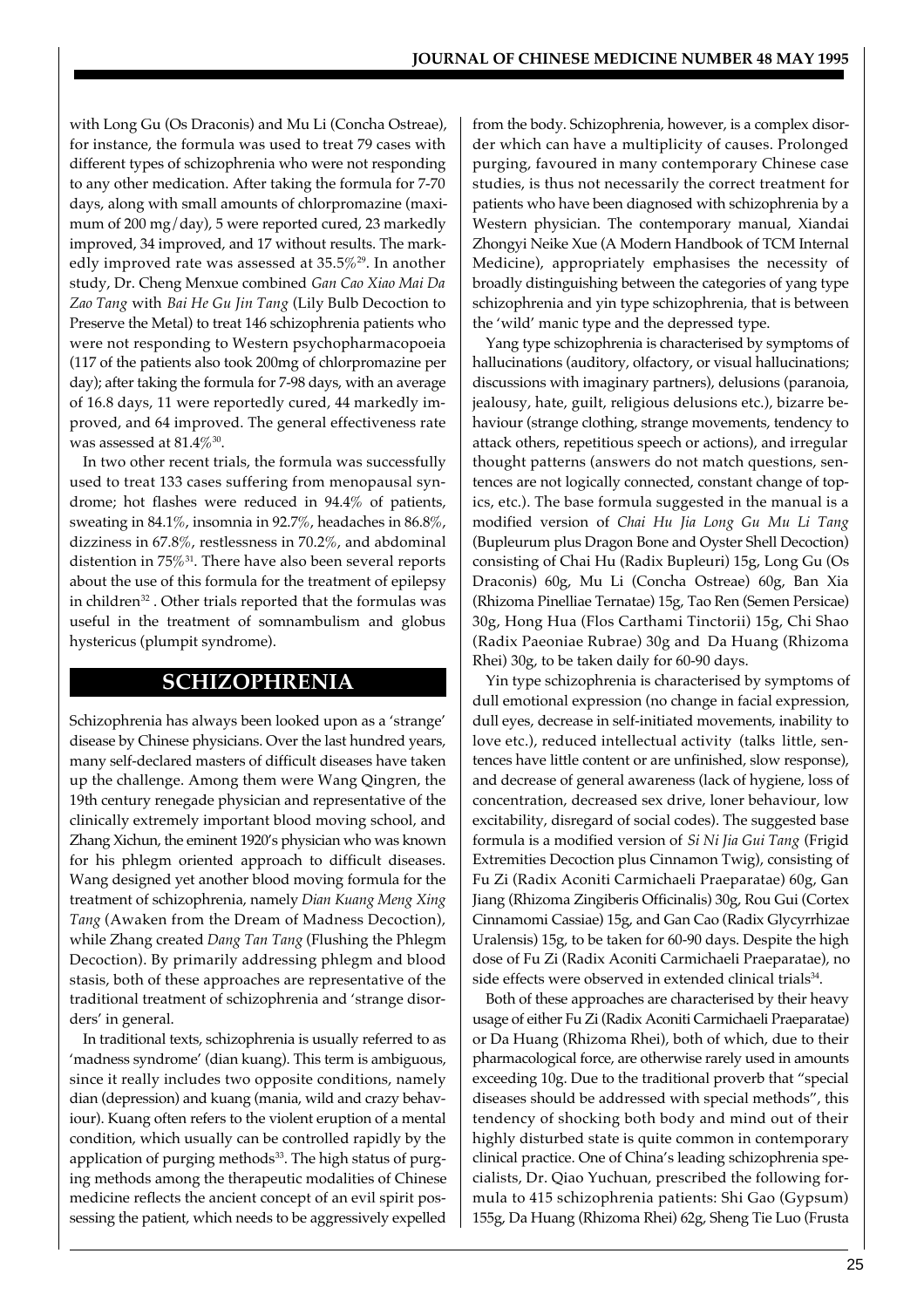Ferri) 31g, Meng Shi (Lapis) 31g, Ye Jiao Teng (Caulis Polygoni Multiflori) 31g, Huang Qin (Radix Scutellariae Baicalensis) 24g, Huang Bai (Cortex Phellodendri) 24g. The herbs were boiled three times to yield a total of 2,000 ml of medicinal fluid which, divided into six portions, was imbibed at two hour intervals. The standard treatment time was two weeks, with an expected occurrence of diarrhoea that was not to be treated. After two weeks, the prescription *Gui Pi Tang* (Restore the Spleen Decoction) or other harmonising formulas was advised. Of 415 participating patients, 330 were reported cured, 42 improved, 2 without result, and 41 stopped the treatment before completion. The overall effectiveness rate was  $98.6\%$ <sup>35</sup>. In a consecutive study conducted by the same research team employing three differentiations of this formula (Schizophrenia Formula No.1 for depressed Liver qi and fire flare-up, Schizophrenia Formula No.2 for blood deficiency and phlegm fire, and Schizophrenia Formula No.3 for excess heat in the yangming channels), similar results were achieved. Of 500 patients (229 males, 271 females, all ages, disease histories ranging from several months to 30 years), 401 were reported cured, 93 improved, and 6 without result $^{\rm 36}$  .

# **ANXIETY DISORDERS**

The modern term anxiety disorders encompasses a group of mental illnesses in which symptoms of anxiety prevail. Anxiety disorders are fairly common, affecting roughly four percent of the population in North America. Western medicine distinguishes between generalised anxiety disorder (anxiety neurosis), panic disorder, phobia, post-traumatic stress disorder, and obsessive-compulsive behaviour. All of these disorders involve the vegetative nervous system in an obvious manner. Patients tend to be extremely tense and nervous. During acute attacks involving fear and/or panic there may be breathing difficulties, palpitations, dizziness, nausea, abdominal distention, or a variety of other symptoms. Anxiety disorders are frequently accompanied by sleep disturbances such as insomnia or excessive sleeping.

From a Chinese perspective, symptoms of anxiety always call for methods that 'quieten the spirit' (anshen, dingshen, ningshen). Almost all formulas designed for this disorder thus employ sedating materials, such as the downbearing minerals Ci Shi (Magnetitum) and Long Gu (Os Draconis). In addition, differentiated approaches are used to address the underlying cause for spirit unrest, such as blood deficiency or phlegm obstruction.

*Ning Shen Jie Lui Tang* (Calm the Spirit and Resolve Anxiety Decoction), an experimental formula devised by Dr. Ding Fouting that was recently tried in a large scale study, illustrates the typical approach to anxiety neurosis in contemporary clinical practice. Note again the heavy dosages which are typical for the treatment of mental disorders. The base formula consists of Long Chi (Dens Draconis) 30g, Ci Shi (Magnetitum) 30g, Suan Zao Ren (Semen Ziziphi

Spinosae) 15g, Yuan Zhi (Radix Polygalae Tenuifoliae) 15g, Shi Chang Pu (Rhizoma Acori Graminei) 15g, Yu Jin (Tuber Curcumae) 24g, Gan Song (Rhizoma Nardostachytis) 12g, He Huan Pi (Cortex Albizziae Julibrissin) 9g, Gan Cao (Radix Glycyrrhizae Uralensis) 9g, Hu Po (Succinum) 3g and Zhu Sha (Cinnabaris) 3g (the last two ingredients to be taken in powdered form). The base acupuncture point prescription accompanying the herbal treatment was Fengfu DU-16, Baihui DU-20, Tongli HE-5, Shenmen HE-7, and Neiguan P-6. Common differentiations addressing the underlying constitutional imbalance included the following: • Liver qi stagnation: plus Bai Shao (Radix Paeoniae Lactiflorae) 24g, Xiang Fu (Rhizoma Cyperi Rotundi) 24g, Chai Hu (Radix Bupleuri) 18g, Qing Pi (Pericarpium Citri Reticulatae Viride) 12g and Gan Cao (Radix Glycyrrhizae Uralensis) 9g. Acupuncture therapy: plus Ganshu BL-18 and Xingjian LIV-2.

• Phlegm obstruction: plus Zhi Shi (Fructus Citri seu Ponciri Immaturus) 12g, Sheng Jiang (Rhizoma Zingiberis Officinalis Recens) 12g, Xiang Fu (Rhizoma Cyperi Rotundi) 12g, Dan Nan Xing (Rhizoma Arisaematis cum Felle Bovis) 9g, Fu Ling (Sclerotium Poriae Cocos) 15g, Ban Xia (Rhizoma Pinelliae Ternatae) 15g, Fu Hai Shi (Pumice) 30g, Meng Shi (Lapis) 30g, and Su Ye (Folium Perillae Frutescentis) 5g. Acupuncture therapy: plus Feishu BL-13, Hegu L.I.-4, Lieque LU-7, Tiantu REN-22 and Fenglong ST-40.

• Heart blood deficiency: Yuan Zhi (Radix Polygalae Tenuifoliae), Shi Chang Pu (Rhizoma Acori Graminei) and Yu Jin (Tuber Curcumae) were decreased to 9g each, Suan Zao Ren (Semen Ziziphi Spinosae) was increased to 30g plus Dang Shen (Radix Codonopsis Pilosulae) 30g, Dang Gui (Radix Angelicae Sinensis) 30g, Wu Wei Zi (Fructus Schisandrae Chinensis) 30g, Long Yan Rou (Arillus Euphoriae Longanae) 30g, Fu Shen (Poriae Cocos Pararadicis Sclerotium) 15g, Mai Men Dong (Tuber Ophiopogonis Japonici) 15g, and Da Zao (Fructus Zizyphi Jujubae) 15g. Acupuncture therapy: plus Xinshu BL-15 and Pishu BL-20. • Blood stasis: plus Dan Shen (Radix Salviae Miltiorrhizae) 30g, Tao Ren (Semen Persicae) 15g, Hong Hua (Flos Carthami Tinctorii) 15g, Chi Shao (Radix Paeoniae Rubrae) 15g, and Shui Zhi (Hirudo seu Whitmaniae) 15g. Acupuncture therapy: plus Xuehai SP-10 and Geshu BL-17.

Of the 266 cases participating in the study, all were reported cured. After one year, 211 remained without reoccurrence, 31 reported reoccurences and had to repeat the treatment, and 24 died of unrelated diseases<sup>37</sup>.

# **NEUROTIC INSOMNIA**

Insomnia is probably the most frequent symptom accompanying neurotic disorders. In Chinese medicine, it is again the sedating aspect which plays a predominant role in clinical therapy. A modern formula, *Zhen Xin An Shen Tang* (Sedate the Heart and Calm the Spirit Decoction), was used for 157 cases with sleeping disorders. All participating patients reported one of the following symptom complexes: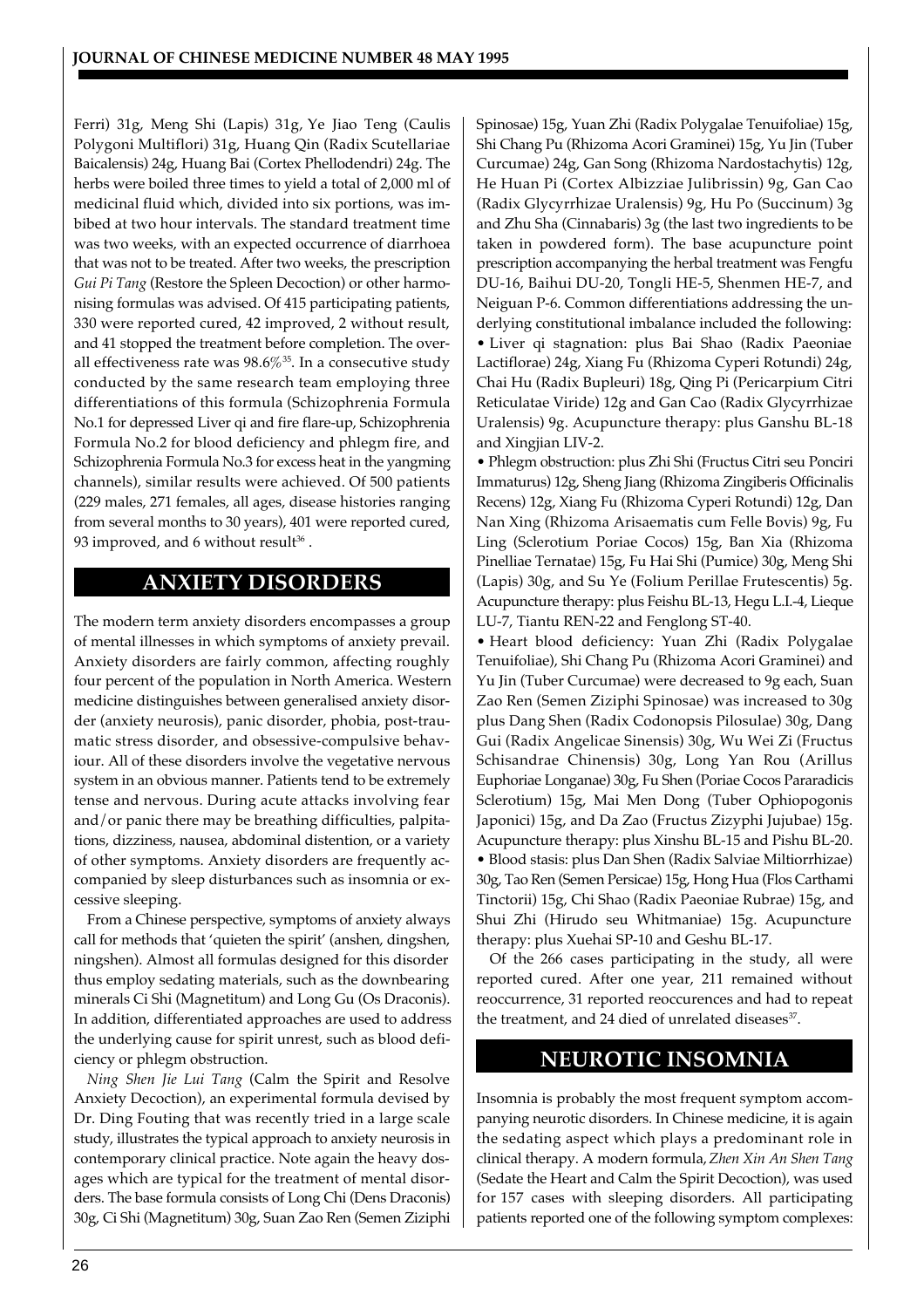extreme difficulty in falling asleep, less than three hours of sleep per night, loss of effectiveness of sleeping pills; or waking up early without being able to go back to sleep, sleeping only 2-3 hours a night, or inability to fall asleep at all during the night. The formula used was a combination of ingredients that are primarily known for their sedating affect: Long Gu (Os Draconis) 10-30g, Mu Li (Concha Ostreae) 30g, Fu Ling (Sclerotium Poriae Cocos) 12g, Ye Jiao Teng (Caulis Polygoni Multiflori) 30g, Dan Shen (Radix Salviae Miltiorrhizae) 30g, Chao Suan Zao Ren (Fried Semen Ziziphi Spinosae) 30g, He Huan Pi (Cortex Albizziae Julibrissin) 12g. Patients were instructed to boil the materials twice, take the weaker medicinal liquid obtained from the second boiling in the afternoon or in the evening, and drink the first boiling right before going to bed. If there was a tendency to wake up early, patients were advised to take the first boiling before going to bed, and the second boiling after waking up. After 3 days of treatment, progress in the 157 participants was evaluated in the following way: 98 markedly improved, 55 improved, and 4 without results $^{38}$ .

A similar approach was employed by the designers of a herbal sleeping pill, which was formulated at the height of Chinese-Western combination therapy during the late 1970's. The experimental *Anmian Wan* (Sleeping Pills) contained equal amounts of Chuan Xiong (Radix Ligustici Wallichii), Suan Zao Ren (Semen Ziziphi Spinosae), Zhi Mu (Radix Anemarrhenae Asphodeloidis), Hu Po (Succinum), Bai Shao (Radix Paeoniae Lactiflorae), He Huan Hua (Flos Albizziae Julibrissin), Mu Li (Concha Ostreae), Long Gu (Os Draconis), Bai He (Bulbus Lilii) and Zi Su Ye (Folium Perillae Frutescentis). Ingredients were ground into a fine powder and manufactured into honey pills weighing 3g each. Patients were advised to take 2-3 pills one hour before going to sleep. Of 453 cases, the treatment was considered effective (the patient could sleep within 30-60 minutes of taking the pills) in 361 patients, and not effective in 92 patients<sup>39</sup>.

Since Wang Qingren's contribution to Chinese medicine, there has been a heightened awareness of the role of blood stasis in chronic diseases. Contemporary Chinese clinicians thus put great emphasis on blood moving herbs such as Dan Shen (Radix Salviae Miltiorrhizae) and formulas such as *Xue Fu Zhu Yu Tang* (Drive Out Stasis in the Mansion of Blood Decoction) in the treatment of insomnia. In 1986, Dr. Xie Yong et. al. published his experience with the blood moving approach to insomnia in the article, 'A Report of Treating 240 Insomnia Cases With Blood Movers.' The base formula tested consisted of Dan Shen (Radix Salviae Miltiorrhizae) 20-45g, San Leng (Rhizoma Sparganii) 20-45g, Xiang Fu (Rhizoma Cyperi Rotundi) 10-25g, Mu Xiang (Radix Saussureae seu Vladimirae) 10-25g, Dang Gui (Radix Angelicae Sinensis) 10-25g, and Zhi Zi (Fructus Gardeniae Jasminoidis) 10-20g.

Typical modifications were: for neurosis, plus He Huan Pi (Cortex Albizziae Julibrissin) 10-20g, Ye Jiao Teng (Caulis Polygoni Multiflori) 10-20g, and Zhen Zhu Mu (Concha

Margaritaferae) 25-40g; for schizophrenia, plus Meng Shi (Lapis) 30-50g, Mu Li (Concha Ostreae) 30-50g, Long Gu (Os Draconis) 30-50g, and Hu Po (Succinum) 6-15g; for obvious headache, plus Chuan Xiong (Radix Ligustici Wallichii)10-20g and Chai Hu (Radix Bupleuri) 10-15g; for general deficiency, plus Dang Shen (Radix Codonopsis Pilosulae) and Huang Qi (Radix Astragali). Of 240 cases (115 males, 125 females; 120 neurosis patients, 120 schizophrenia patients; disease histories ranging from 3 months to 15 years, with an average of 3 years), 81 were reported markedly improved, 87 improved, and 72 without satisfying results. The treatment period was 20 days. The best effects were observed in neurasthenic patients<sup>40</sup>.

Another example for this approach is the experimental research formula, *Huo Xue Mian Tong Tang* (Move the Blood and Bring About Sleep Formula). It contains San Leng (Rhizoma Sparganii) 10g, E Zhu (Rhizoma Curcumae Zedoariae) 10g, Chai Hu (Radix Bupleuri) 10g, Zhi Gan Cao (Radix Glycyrrhizae Praeparatae) 10g, Bai Shao (Radix Paeoniae Lactiflorae) 10g, Bai Zhu (Rhizoma Atractylodis Macrocephalae) 10g, Suan Zao Ren (Semen Ziziphi Spinosae) 12g, Dang Gui (Radix Angelicae Sinensis) 15g, Dan Shen (Radix Salviae Miltiorrhizae) 15g, Fu Ling (Sclerotium Poriae Cocos) 18g, Ye Jiao Teng (Caulis Polygoni Multiflori) 24g, and Zhen Zhu Mu (Concha Margaritaferae) 30g. The remedy was tried on 112 patients suffering from severe insomnia, which was defined as only 1-3 hours of sleep per night, accompanied by symptoms of dizziness/headache, memory loss, panicky emotional state, shortness of breath or fatigue. At the end of the study, 30 were reported cured, 45 markedly improved, 29 improved, and 8 without result. The general effectiveness rate was assessed at 93%. The shortest treatment time was 1 week, the longest 8 weeks, with an average of 3 weeks<sup>41</sup>.

## **APPENDIX**

The following is a more detailed discussion of many of the formulas discussed in the article above. The focus is on their application and modifications in the treatment of mental disorders, and their many other applications are not discussed.

## *Chai Hu Jia Long Gu Mu Li Tang*

(Bupleurum plus Dragon Bone and Oyster Shell Decoction) *Ingredients*

Chai Hu (Radix Bupleuri) 12g Huang Qin (Radix Scutellariae Baicalensis) 5g Da Huang (Rhizoma Rhei) 6g Ban Xia (Rhizoma Pinelliae Ternatae) 9g Sheng Jiang (Rhizoma Zingiberis Officinalis Recens) 5g Ren Shen (Radix Ginseng) 5g Da Zao (Fructus Zizyphi Jujubae) 5g Gui Zhi (Ramulus Cinnamomi Cassiae) 5g Fu Ling (Sclerotium Poriae Cocos) 5g Long Gu (Os Draconis) 5g Mu Li (Concha Ostreae) 5g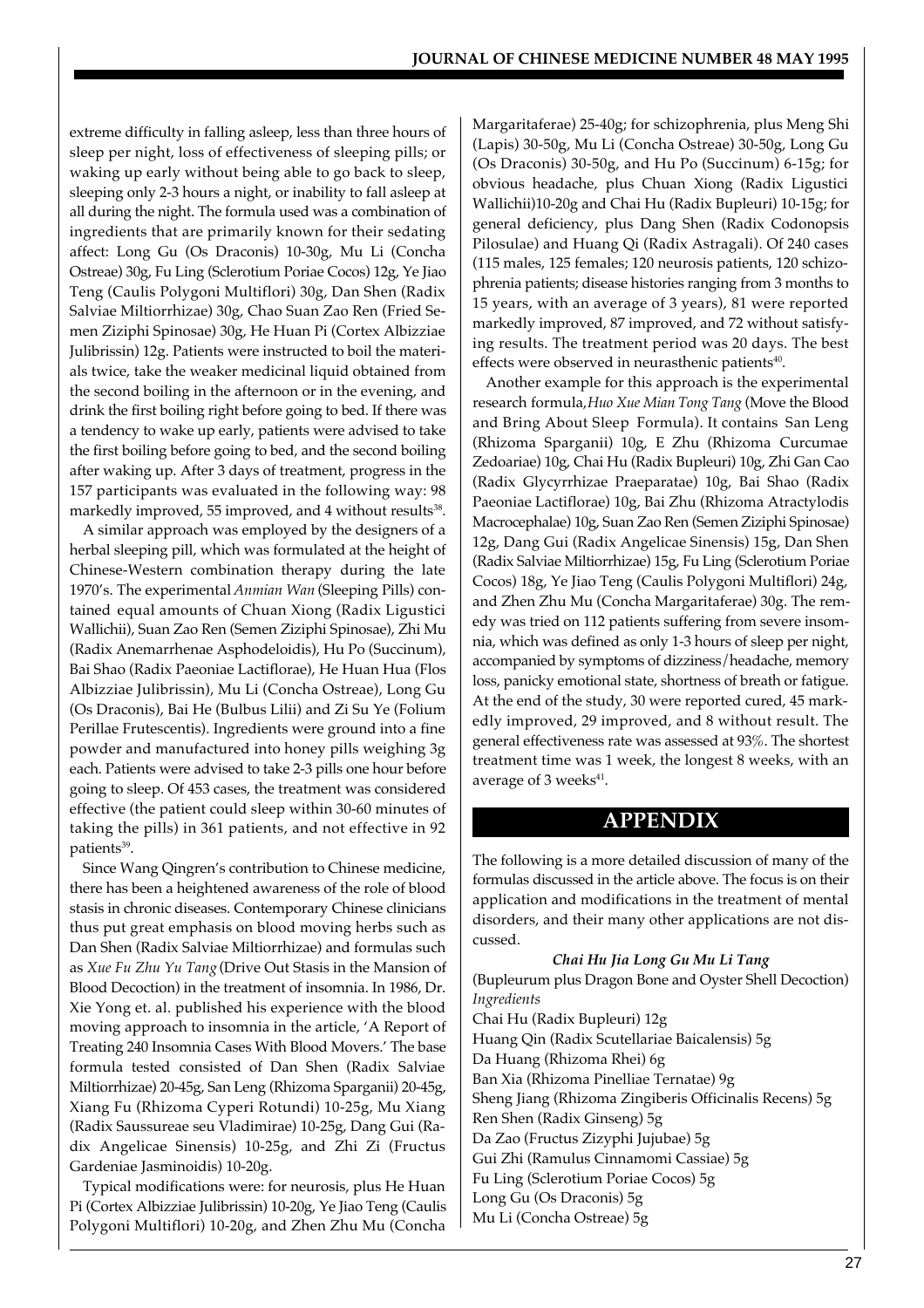*Therapeutic principles:* courses the Liver and relieves depression, clears heat and purges fire.

*Symptoms and signs*: stuffy feeling in the chest, heavy and sinking feeling in the body; depression, easily startled, insomnia, utterance of non-sensical gibberish; inhibited urination; digestive disturbances (constipation, subcostal pressure and bloating, etc.).

Pulse: wiry and rapid, possibly deep and forceful.

Tongue: tends to be reddish, with no or yellow coating (especially towards the back).

*Indications*: epilepsy, depression, schizophrenia, neurotic insomnia; cardiac neurosis; drug withdrawal syndrome (nicotine, caffeine, valium, etc.); baldness.

*Discussion of ingredients*: Chai Hu disperses shaoyang pathogens (located between interior and surface); Huang Qin clears internal heat, particularly Gallbladder heat and upper burner heat; Da Huang purges internal fire and relieves constipation; Ren Shen and Da Zao strengthen and protect the Spleen; Ban Xia, Fu Ling and Sheng Jiang eliminate nausea by harmonising the Stomach and drying dampness and phlegm; Gui Zhi and Fu Ling stimulate water metabolism and disinhibit urination; Mu Li and Long Gu sedate the shen.

*Discussion:* this prescription first appeared in the classic formula source book, Shanghan Lun. It is a famous modification of *Xiao Chai Hu Tang* (Minor Bupleurum Decoction), with a specific focus on mental disorders such as epilepsy, schizophrenia, or severe depression. Since the original formula includes lead, a potent yet toxic sedating agent, the formula is now rarely used in China. In Japan, however, where a no-lead version of *Chai Hu Jia Long Gu Mu Li Tang* has been approved by the Ministry of Health, the formula is prescribed very frequently. A variety of modern usages have been reported by Japanese doctors, including the stimulation of hair growth in bald people (treatment periods ranging from two to six months).

## *Da Chai Hu Tang* (Major Bupleurum Decoction)

*Ingredients*

Chai Hu (Radix Bupleuri) 15-24g Huang Qin (Radix Scutellariae Baicalensis) 9g Bai Shao (Radix Paeoniae Lactiflorae) 9g Zhi Shi (Fructus Citri seu Ponciri Immaturus) 9g Da Huang (Rhizoma Rhei) 6g Ban Xia (Rhizoma Pinelliae Ternatae) 9-15g Sheng Jiang (Rhizoma Zingiberis Officinalis Recens) 12-15g Da Zao (Fructus Zizyphi Jujubae) 9g *Preparation:* the herbs are decocted; the time at which the Da Huang is added, as well as its dosage (see modifications), will influence the potential laxative action of this formula. *Therapeutic principles:* harmonises shaoyang (the region between the surface and the interior); purges internal heat accumulation. *Symptoms and signs*:

• Shaoyang (Liver/Gallbladder) pattern, with sensation of

alternating cold and heat, stuffy or painful feeling along the sides of chest, bitter taste in the mouth, incessant nausea and vomiting.

• Yangming (gastrointestinal) excess syndrome, with subcostal fullness and pain that resists palpation, constipation or extremely putrid diarrhoea, asthmatic breathing, restlessness.

Tongue: yellow or grey coating (may be greasy).

Pulse: sunken, wiry, and forceful.

*Discussion of ingredients*: Chai Hu and Huang Qin harmonise the shaoyang; Da Huang and Zhi Shi purge internal heat accumulation; Bai Shao counteracts pain, and in combination with Chai Hu realigns the Liver; Ban Xia and Sheng Jiang harmonise the Stomach and ease vomiting; Da Zao moderates the formula's purgative action.

*Indications and adjustments*:

Mental diseases, such as depression, neurasthenia, psychoneurosis, insomnia.

• For mental diseases with obvious phlegm symptoms, add Yu Jin (Tuber Curcumae) and Ming Fan (Alum).

• For mental diseases with symptoms of stagnant blood, add Tao Ren (Semen Persicae) and Gui Zhi (Ramulus Cinnamomi Cassiae).

• If constipated, use Da Huang heavily (6-10g); if not constipated, use Da Huang lightly (3-6g).

*Cautions:* This formula is indicated for use in persons of strong constitution. Da Huang may cause abdominal cramping or diarrhoea in some individuals. When the primary symptoms have been resolved, the formula may be changed to complete the therapy, or discontinued.

*Discussion: Da Chai Hu Tang* was first recorded in the classic Han Dynasty compendium *Shanghan Lun.* It was specifically designed for patients suffering from both shaoyang (Liver/Gallbladder) and yangming (gastrointestinal) symptoms. Therefore, the formula is essentially a combination of the representative remedies for shaoyang syndrome (*Xiao Chai Hu Tang*) and yangming syndrome (*Xiao Cheng Qi Tang*). The formula is usually administered for intense abdominal pain caused by acute problems of the Gallbladder or pancreas. The range of its applications, however, is quite wide, making it a general formula for digestive system diseases. In Japan, physicians are known to prescribe considerably less Da Huang than their Chinese colleagues. The moderated version of the formula has broadened the general indications of *Da Chai Hu Tang* to include obesity, atherosclerosis, herpes, infertility, diabetes, and a variety of other diseases. However, even in Japanese usage, the typical patient profile requires a strong constitution.

## *Ban Xia Hou Po Tang*

(Pinellia and Magnolia Bark Decoction)

*Ingredients* Ban Xia (Rhizoma Pinelliae Ternatae) 12-15g Hou Po (Cortex Magnoliae Officinalis) 9g Sheng Jiang (Rhizoma Zingiberis Officinalis Recens) 9-15g Zi Su Ye (Folium Perillae Frutescentis) 6g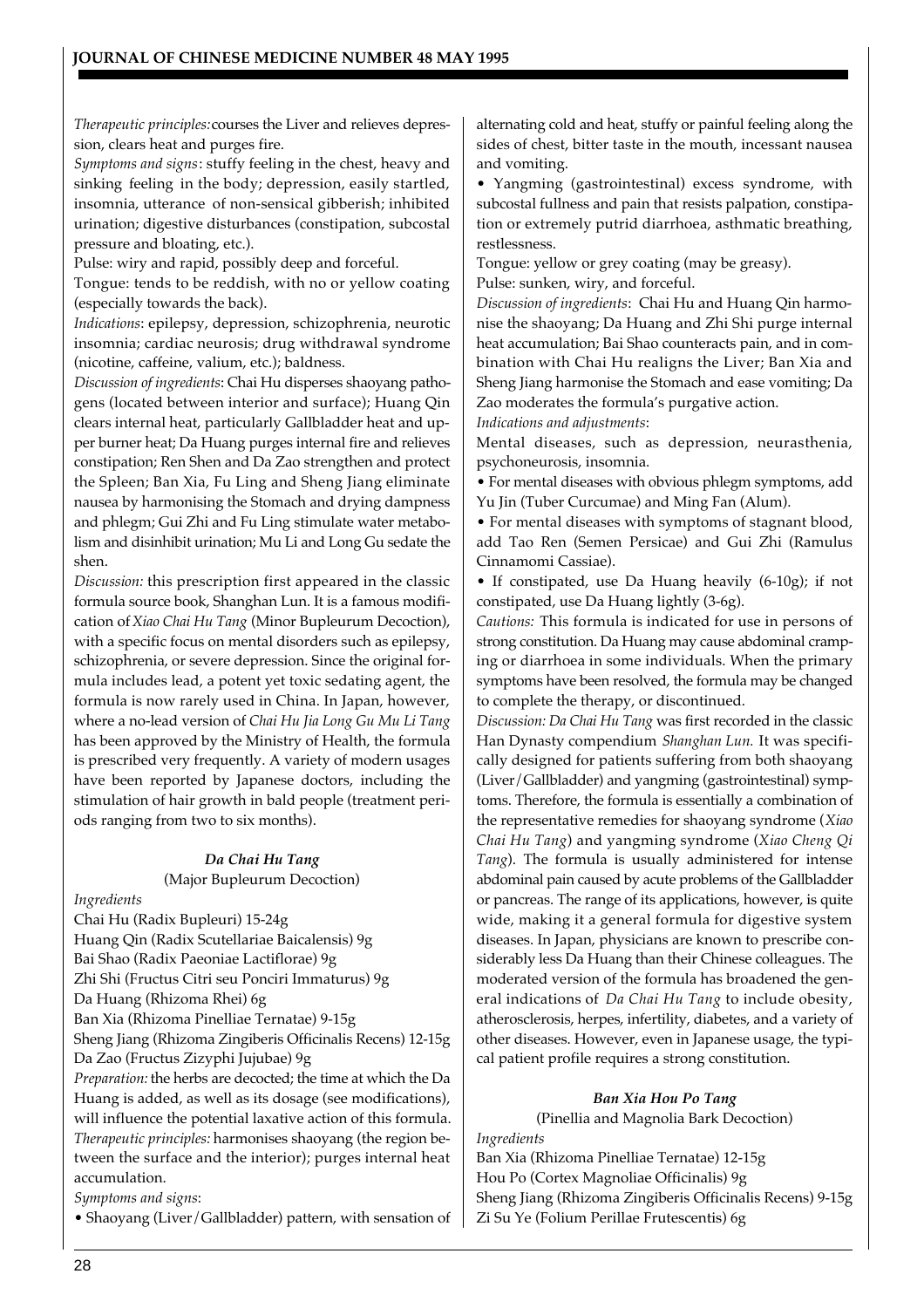Fu Ling (Sclerotium Poriae Cocos) 12g

*Preparation:* The herbs are decocted; Zi Su Ye should be added late to avoid loss of essential oils.

*Therapeutic principles*: Disperses stagnant qi and accumulation, dissolves phlegm, restores the downward movement of Stomach qi.

*Symptoms and signs*: Subjective feeling of something being stuck in the throat ("can't spit it out, can't swallow it down") or dry itching or piercing pain in the throat. Agitation symptoms such as nervousness, anxiety, depression, insomnia. Stuffy feeling in the chest and epigastric region; coughing. Digestive symptoms such as nausea, belching, poor appetite, gurgling sounds in the epigastric region. Localised swelling; soft, non-painful.

Tongue: swollen, with moist white or thick white coating. Pulse: sunken and weak.

*Discussion of ingredients:* Ban Xia restores the downward movement of digestive qi, dries phlegm, and resolves accumulation. Hou Po restores the downward movement of digestive qi and dries dampness. Zi Su Ye perfuses Lung qi and eases the Liver by moving depressed qi. Sheng Jiang disperses stagnated water, and in combination with Ban Xia counteracts nausea. Fu Ling leeches out moisture and strengthens the Spleen.

*Indications and adjustments*:

• For plumpit syndrome accompanied by general depression, combine with *Xiao Yao San* (Rambling Powder); for structural changes in the throat, add She Gan (Rhizoma Belamcandae Chinensis) and Shan Ci Gu (Bulbus Shancigu); for polyp of vocal cord, combine with *Mai Men Dong Tang* (Ophiopogonis Decoction).

• Mental disorders, such as anxiety, neurosis, hysteria, depression, schizophrenia (if accompanied by throat discomfort); for nerve related problems without productive coughing, add Da Zao (Fructus Zizyphi Jujubae); this will produce *Si Qi Tang* (Four-Ingredient Decoction for the Seven Emotions).

• Non-specific disorders, including chronic fatigue, dizziness, vertigo, palpitations, stuffiness in the chest, cold feet, gurgling sounds in the digestive tract; gastrointestinal neurosis.

• Hyperthyroidism; may add Xia Ku Cao (Spica Prunellae Vulgaris), Bai Shao (Radix Paeoniae Lactiflorae) and Xiang Fu (Rhizoma Cyperi Rotundi).

Typical modifications

• For deficiency conditions, add Ren Shen (Radix Ginseng), Gui Zhi (Ramulus Cinnamomi Cassiae), Huang Qin (Radix Scutellariae Baicalensis) and Gan Cao (Radix Glycyrrhizae Uralensis), or add only Ren Shen (Radix Ginseng) and Gan Cao (Radix Glycyrrhizae Uralensis). This will produce *Hou Po Sheng Jiang Ban Xia Gan Cao Ren Shen Tang (*Magnolia Five Combination) with Zi Su Ye (Folium Perillae Frutescentis) and Fu Ling (Sclerotium Poriae Cocos) added. *Cautions:* In some texts, both Ban Xia and Hou Po are said to be contraindicated during pregnancy; however, this refers to raw Ban Xia and a high dosage of Hou Po.

*Discussion: Ban Xia Hou Po Tang* first appeared in the classic formula compendium, Essentials from the Golden Cabinet (Jingui Yaolue). It was listed in the chapter on gynaecological disorders, and specifically recommended for "women who feel like there is a lump of baked meat stuck in their throat." Later generations have labelled this disorder 'plumpit syndrome' (meihe qi), a term that specifically refers to a lump-in-throat sensation which typically worsens when unhappy or depressed. Historical commentators have remarked that this enigmatic yet common problem is by no means limited to women, although clinical reports reveal that it is mostly female patients who seek therapy. Some scholars speculate that it might have been the repressed state of women in feudal Chinese society which fostered a disproportionately high occurrence of female laryngopharyngeal paresthesia at the time. *Ban Xia Hou Po Tang* has been the representative remedy for non-structural lumps in the throat since the 10th century, when the source book - originally part of the 1800 year old *Shanghan Zabing Lun* - was rediscovered in the imperial library.

# *Xiao Chai Hu Tang*

(Minor Bupleurum Decoction)

*Ingredients*

Chai Hu (Radix Bupleuri) 15-24g Huang Qin (Radix Scutellariae Baicalensis) 9g Ren Shen (Radix Ginseng) 9g Gan Cao (Radix Glycyrrhizae Uralensis) 6g Da Zao (Fructus Zizyphi Jujubae) 9g Ban Xia (Rhizoma Pinelliae Ternatae) 9g Sheng Jiang (Rhizoma Zingiberis Officinalis Recens) 6g *Therapeutic principles:* relieves shaoyang, harmonises the surface and the interior, realigns the Liver and Spleen. *Symptoms and signs*: shaoyang symptom complex (bitter taste in the mouth, dry throat, blurred vision); restlessness; depression and poor appetite; distention in the sides of the body; alternating hot and cold spells; intercostal and subcostal distress; nausea; cyclic onset of symptoms. Pulse: fine and wiry (particularly on the left hand), possibly deep, but never strong.

Tongue: thin white tongue coating or no coating. *Indications*: nervousness, irritability, depression, insomnia, and other mental disorders (particularly if related to the female menstrual cycle); pre-menstrual syndrome; narcotic analgetic withdrawal syndrome; epilepsy.

*Discussion of ingredients*: Chai Hu disperses shaoyang pathogens (located between the interior and the surface); Huang Qin clears internal heat, particularly Gallbladder and upper burner heat; Ren Shen, Da Zao, and Gan Cao strengthen and protect the Spleen; Ban Xia and Sheng Jiang eliminate nausea by harmonising the Stomach and drying dampness and phlegm; Gan Cao co-ordinates the effects of cooling and warming herbs.

*Discussion: Xiao Chai Hu Tang* (Minor Bupleurum Decoction) has traditionally been regarded as the representative formula of the so called harmonising method. It was first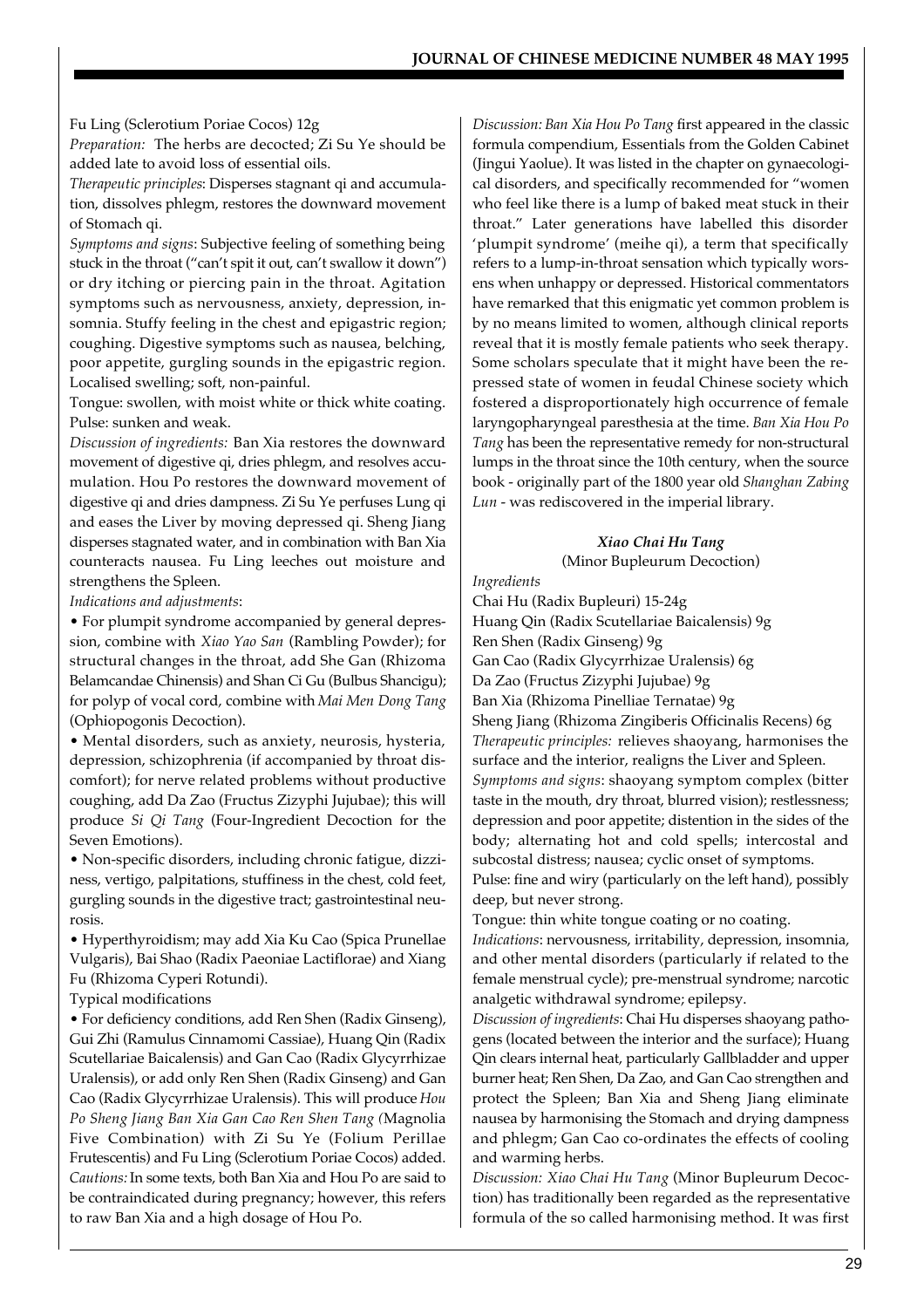introduced in the Shanghan Lun as the definitive treatment for shaoyang disorders, but has since evolved to become one of the most frequently prescribed Chinese formulas of all times. Shaoyang disorders are said to occur in the dividing space between the surface and the interior, and are generally recognised by the signs outlined in the rubrics. Since the (shaoyang) triple burner meridian governs the circulation of fluids throughout the entire body, the symptom complex associated with this formula is very wide and can involve all of the three burning spaces. Modern scholars have linked the 'half inside/half outside' nature of shaoyang diseases to the lymph system, while others have related it to the fluid-containing layer of protective tissue surrounding the internal organs. Typically, symptoms occur along the (shaoyang) Gallbladder channel, and at pivotal body positions such as the throat, the subcostal region, or the inguinal region. Although the popularity of *Xiao Chai Hu Tang* is in part related to its reputation as a safe and 'harmless' remedy, many doctors have warned that it should only be prescribed when there is clear evidence of a shaoyang symptom complex. However, Zhang Zhongjing, the original author of the formula, pointed out that "not all of the defining symptoms have to be there at the same time; one of them will suffice."

#### *Si Ni San*

(Frigid Extremities Powder)

*Ingredients*

Chai Hu (Radix Bupleuri) 18 Bai Shao (Radix Paeoniae Lactiflorae) 15g Zhi Shi (Fructus Citri seu Ponciri Immaturus) 15g Gan Cao (Radix Glycyrrhizae Uralensis) 6g *Therapeutic principles*: realigns the Liver and Spleen. *Symptoms and signs*: distention, pain, or a stuck feeling in the Stomach, lower abdominal, or intercostal regions; a mild

coldness of the hands and feet; constipation or a sensation of unsatisfactory bowel movement, diarrhoea accompanied by tenesmus; dry, swollen eyes.

Tongue: thin white coating, or white/yellow and greasy coating.

Pulse: wiry and slippery, particularly in Liver/Gallbladder position on the left hand.

*Indications*: disturbance of the vegetative nerve system, depression, mental diseases.

*Discussion of ingredients*: Chai Hu and Bai Shao relieve the Liver (Chai Hu disperses stagnant Liver qi, Bai Shao nourishes Liver blood); Chai Hu and Zhi Shi realign the Liver and Spleen by harmonising the physiological movements of ascending and descending qi (Chai Hu aids the ascent of Liver qi, Zhi Shi aids the descent of Spleen/Stomach qi); Bai Shao and Zhi Shi eliminate abdominal pain; Bai Shao and Gan Cao relax abdominal muscle spasms; Gan Cao strengthens the Spleen and harmonises the different effects of the herbs.

*Typical modifications*:

• For severe intercostal or abdominal pain, add Xiang Fu

(Rhizoma Cyperi Rotundi), Qing Pi (Pericarpium Citri Reticulatae Viride) and Chuan Xiong (Radix Ligustici Wallichii). This will produce *Chai Hu Shu Gan Tang*.

• For greasy tongue coat accompanied by Stomach disorders, combine with *Ping Wei San* (Pacify the Stomach Powder).

• For expectoration of thick phlegm, add Gua Lou (Fructus Trichosanthis).

*Discussion: Si Ni San* (Frigid Extremities Powder) was first introduced in the Shanghan Lun. Although most of the herbs used are cooling in nature, it was originally listed in the chapter on shaoyin (Kidney cold) syndrome. The remedy, therefore, should be understood as a footnote to the Kidney yang booster *Si Ni Tang* (Frigid Extremities Decoction), which essentially implies the warning that "Not every condition involving cold limbs (sini) is caused by an exhaustion of Kidney yang; this symptom can also be caused by damp heat obstructing the Liver/Gallbladder channels, in which case the condition should be treated with *Si Ni San*.". This is a good example of the classic approach of Chinese formula design, tackling serious diseases with a minimal and concise herbal arrow. Like other Chai Hu based remedies, *Si Ni San* can address a wide range of disorders involving all five organ networks, a fact which had already been stressed in the original text. Later generations of clinicians valued it as a versatile base formula that can be used as the core of a more complex prescription; some variations, such as *Chai Hu Shu Gan San* (Bupleurum Powder to Spread the Liver) or *Xue Fu Zhu Yu Tang* (Drive Out Stasis from the Mansion of Blood Decoction) have become famous in their own right. For acute conditions all ingredients except Gan Cao should be used heavily, particularly if the formula is used in unmodified form.

#### *Xiao Yao San* (Rambling Powder)

*Ingredients*

Chai Hu (Radix Bupleuri) 9g Bai Shao (Radix Paeoniae Lactiflorae) 9g Dang Gui (Radix Angelicae Sinensis) 9g Sheng Jiang (Rhizoma Zingiberis Officinalis Recens) 3g Bai Zhu (Rhizoma Atractylodis Macrocephalae) 9g Fu Ling (Sclerotium Poriae Cocos) 9g Bo He (Herba Menthae) 3-6g Gan Cao (Radix Glycyrrhizae Uralensis) 6g *Therapeutic principles*: soothes the Liver and relieves stagnation, strengthens the Spleen and nourishes the blood. *Symptoms and signs*: discomfort in the sides of the chest, depression, menstrual cramping and/or pre-menstrual breast distention, poor appetite, sensation of fullness in the epigastric region, general fatigue, flushed face.

Pulse: fine and wiry.

Tongue: thin white coating or no coating.

*Indications*: hormonal imbalances; neurasthenia, insomnia, depression, thymogenic mental disease; migraine; pre-menstrual breast tenderness and other PMS symptoms. *Discussion of ingredients*: Chai Hu and Bo He restore the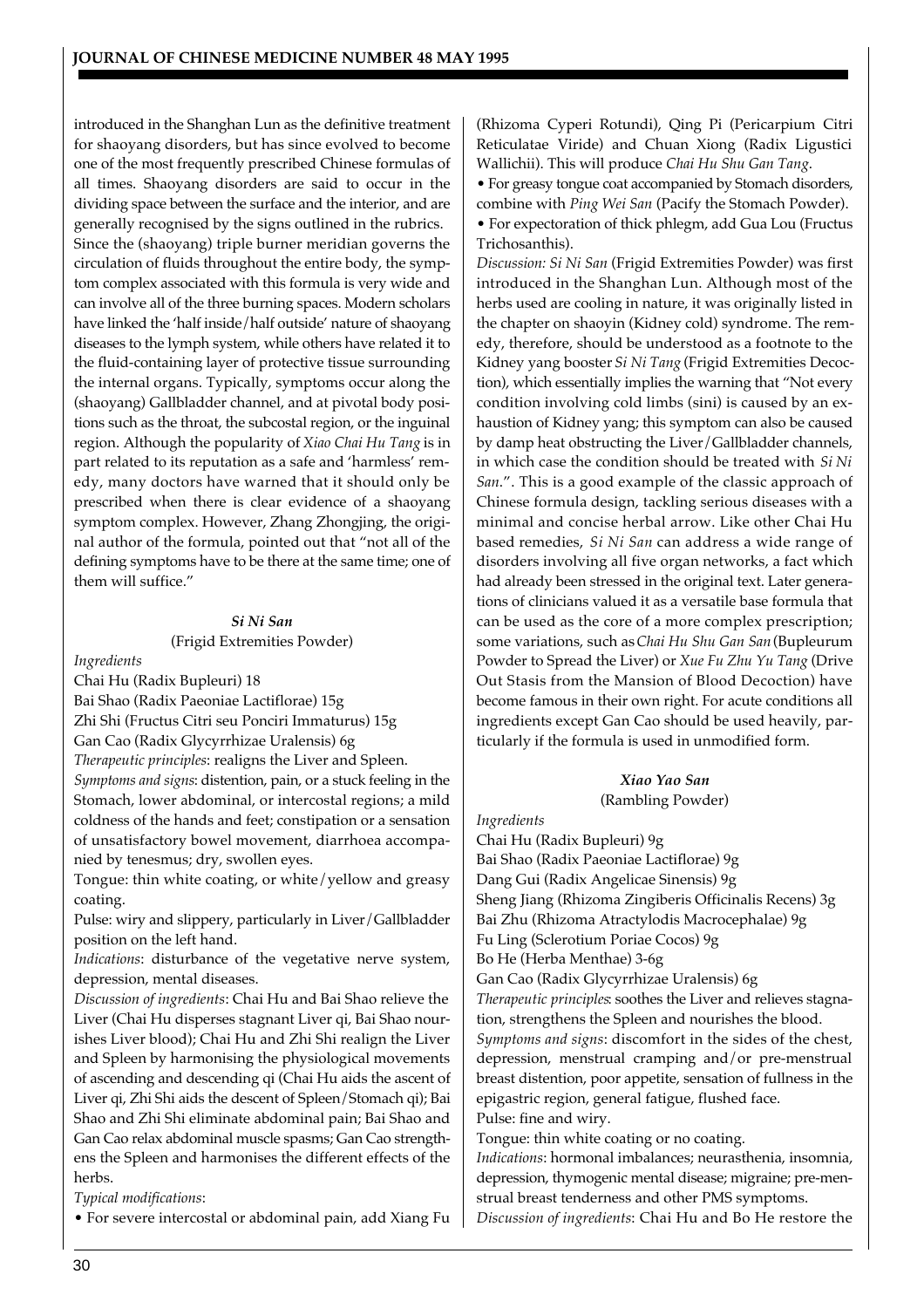uninhibited movement of Liver qi and prevent heat buildup; Chai Hu and Bai Shao regulate Liver functions; Dang Gui relieves stagnant Liver blood; Dang Gui and Bai Shao nourish Liver blood; Bai Zhu, Fu Ling, and Sheng Jiang protect the Spleen and ensure proper fluid metabolism; Gan Cao tonifies the Spleen and harmonises herbal functions.

## *Typical modifications*:

• For obvious Liver heat (red face, temper tantrums, dizziness, rapid pulse, heavy menstrual bleeding, pre-menstrual acne), add Zhi Zi (Fructus Gardeniae Jasminoidis) and Mu Dan Pi (Cortex Moutan Radicis). This will produce *Jia Wei Xiao Yao San* (Augmented Rambling Powder).

*Discussion: Xiao Yao San* (Rambling Powder) is an extremely popular modification of the two classic Shanghan Lun formulas, *Si Ni San* (Frigid Extremities Powder) and *Dang Gui Shao Yao San* (Tangkuei and Peony Formula). It first appeared in the influential 11th century compendium, Imperial Grace Formulary of the Taiping Era (Taiping Huimin Heji Jufang). Commissioned by the Song dynasty ministry of health, the work was specifically designed for clinicians and is thus more concise than other important formula compendia. Rather than being a complete catalogue listing all Song prescriptions, it focuses on 800 formulas that were considered outstanding by most eminent physicians of the time. *Xiao Yao San* can be considered to be the most famous remedy listed in this work. Along with *Xiao Chai Hu Tang* (Minor Bupleurum Decoction), it is also the representative remedy of the so called harmonising method. *Xiao Yao San* is extremely safe to use, but treatment usually needs to be administered over long periods of time. In fact, the name of the formula alludes to the action of melting (xiao) structural signs of stagnation without harming the blood, much like the sun melts ice without diminishing the essence of water; it further refers to the effect of moving (yao) the qi without dispersing it, like an oar stirs up ripples in the water without harming its basic substance. Through this bilateral action of both tonifying and moving qi and blood, *Xiao Yao San* 'eases' the distressed Liver - the functional organ network which is responsible for so many everyday problems like depression, menstrual tension and pain, or stress related disorders.

## *Wen Dan Tang*

(Warm the Gallbladder Decoction)

*Ingredients*:

Ban Xia (Rhizoma Pinelliae Ternatae) 9g Chen Pi (Pericarpium Citri Reticulatae) 9g Fu Ling (Sclerotium Poriae Cocos) 9g Zhu Ru (Caulis Bambusae in Taeniis) 15-18g Zhi Shi (Fructus Citri seu Ponciri Immaturus) 9g Sheng Jiang (Rhizoma Zingiberis Officinalis Recens) 6g Gan Cao (Radix Glycyrrhizae Uralensis) 6g Da Zao (Fructus Zizyphi Jujubae) 3g *Therapeutic principles*: rectifies qi flow and dissolves heat phlegm, clears the Gallbladder and harmonises the Stomach.

*Symptoms and signs*: stubborn insomnia, vivid dreaming; occasional Heart palpitations; restlessness; stuffy feeling in the chest; bitter taste in the mouth or frequent regurgitation of phlegm or turbid sputum; dizziness.

Tongue: red with yellow and sticky coating. Pulse: slippery.

*Indications*: mental diseases (schizophrenia, manic depressive psychosis, reactive psychosis, involutional psychosis, obsessional neurosis, neurasthenia, dementia, including those involving hereditary factors); nervous system disorders (functional disturbance of vegetative nervous system, menopausal syndrome, epilepsy, migraine).

*Discussion of ingredients*: this formula is made from the representative phlegm dissolving remedy, *Er Chen Tang* (Two Cured Decoction), by adding qi dispersing and heat clearing herbs. Ban Xia and Chen Pi dry dampness and dissolve phlegm. Ban Xia and Fu Ling dry dampness and move turbid materials downwards. Ban Xia and Sheng Jiang warm and harmonise the Stomach. Chen Pi and Zhi Shi disperse stagnant qi and dissolve phlegm. Zhu Ru clears heat and dissolves phlegm. Sheng Jiang, Da Zao, and Gan Cao fortify the Spleen and Stomach and harmonise the effect of the other herbs.

*Typical modifications*:

• For obvious heat symptoms, add Huang Lian (Rhizoma Coptidis). This will produce *Huang Lian Wen Dan Tang* (Coptis Decoction to Warm the Gallbladder).

• For insomnia and palpitations, add Suan Zao Ren (Semen Ziziphi Spinosae) and Huang Lian (Rhizoma Coptidis). This will produce *Wen Dan Tang* (Bamboo and Hoelen Combination)42.

• For stubborn cases, further add Yuan Zhi (Radix Polygalae Tenuifoliae).

• For additional qi dispersing, phlegm resolving, heat clearing, and a mildly tonic effect, add Chai Hu (Radix Bupleuri), Xiang Fu (Rhizoma Cyperi Rotundi), Jie Geng (Radix Platycodi Grandiflori), Huang Lian (Rhizoma Coptidis), and Ren Shen (Radix Ginseng). This will produce *Zhu Ru Wen Dan Tang* (Bamboo and Ginseng Combination). • For mental or nerve related symptoms related to phlegm (clogging the orifice of the Heart), add Ming Fan (Alum), Yu Jin (Tuber Curcumae), and a heavy dose of Shi Chang Pu (Rhizoma Acori Graminei).

• For stroke in obese individuals (slurred speech, no loss of consciousness), or epilepsy (if foaming, but no dark lips and cold extremities), add Dan Nan Xing (Rhizoma Arisaematis cum Felle Bovis), Ren Shen (Radix Ginseng), and Shi Chang Pu (Rhizoma Acori Graminei). This will produce *Di Tan Tang* (Scour Phlegm Decoction).

• For hysteria, neurasthenia, or psycho neurosis with Gallbladder fire, add Chai Hu (Radix Bupleuri) and Huang Qin (Radix Scutellariae Baicalensis).

*Discussion:* The earliest version of *Wen Dan Tang* was recorded by the famous 7th century scholar-physician Sun Simiao in his prolific compendium, Thousand Ducat Formulas (Qianjin Yaofang). It was not until five centuries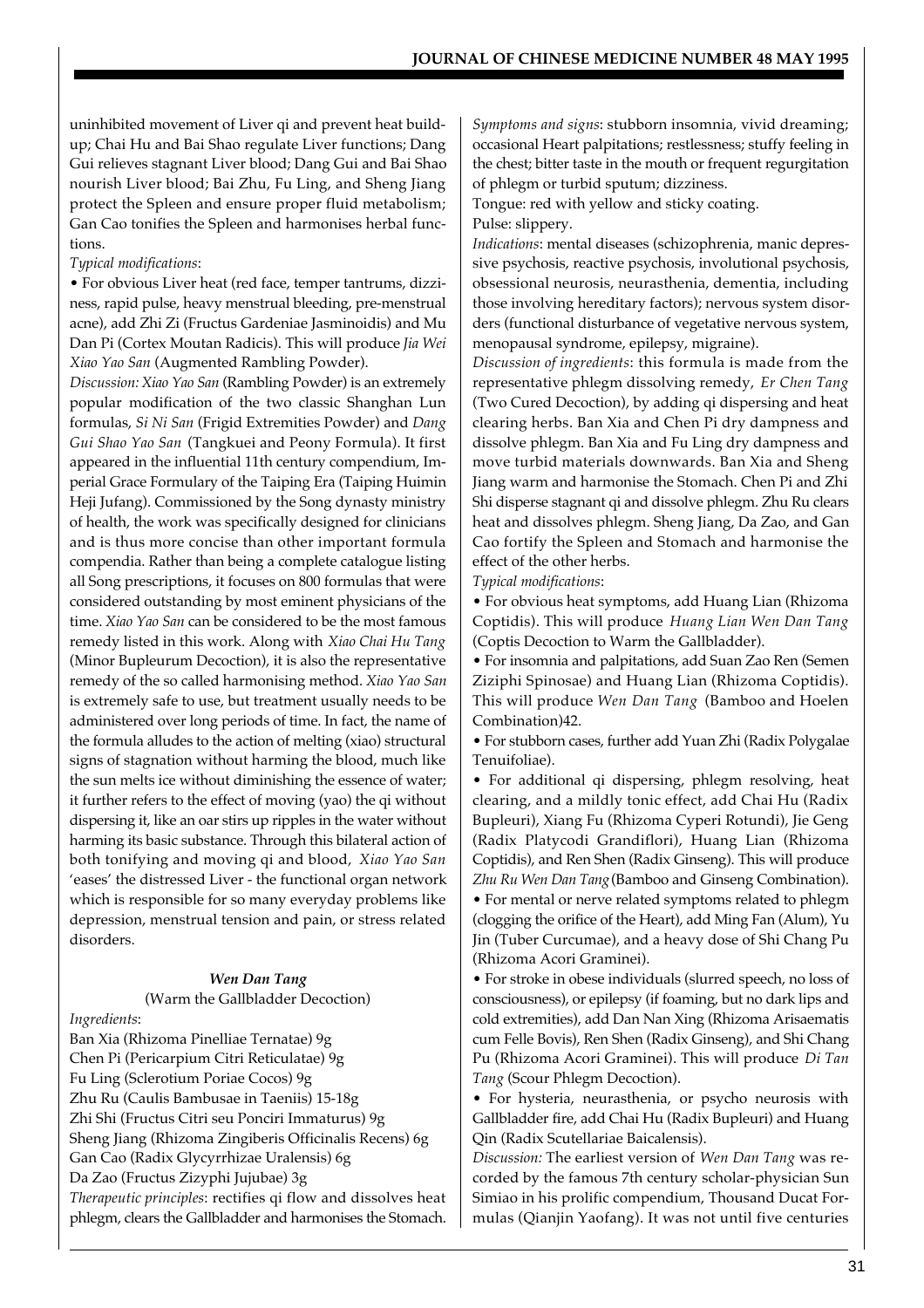later, however, that the formula appeared in its present form in the influential Song dynasty medical treatise, Discussion of Illnesses, Patterns, and Formulas Related to the Unification of the Three Aetiologies (Sanyin Jiyi Bingzheng Fanglun). The formula is widely regarded as the representative remedy for resolving heat phlegm, yet its enigmatic label - Warm the Gallbladder Decoction - has caused some misunderstandings. Many commentators have remarked that considering its action, the formula should really be called *Qing Dan Tang* (Clear the Gallbladder Decoction). 'Warming,' rather than referring to an elevation of physical temperature, here primarily seeks to evoke the philosophical connotations of the Chinese term, 'wen.' According to traditional theory, 'wen' is the most balanced, neutral, and harmonious energetic state, referring to warm weather and foods/herbs with mildly warming properties alike. By clearing heat and turbidity from the 'store house of pure fluids and mellifluous atmosphere' (Gallbladder), the formula seeks to restore the ideal state of spring-like harmony and mental well being. In recent years, more than twenty standard variations of *Wen Dan Tang* have been recorded in Chinese and Japanese journals, treating an extremely broad variety of diseases. The key component for the appropriate use of this formula is phlegm, often the less visible kind which obstructs the internal orifices of the Heart and thus clouds the patient's mental faculties. *Wen Dan Tang* is therefore one of the prime remedies for the treatment of mental and psycho neurotic diseases.

## *Dian Kuang Meng Xing Tang*

(Awaken from the Nightmare of Mania Decoction) *Ingredients*

Tao Ren (Semen Persicae) 24g Chi Shao (Radix Paeoniae Rubrae) 9g Chai Hu (Radix Bupleuri) 9g Da Fu Pi (Pericarpium Arecae Catechu) 9g Xiang Fu (Rhizoma Cyperi Rotundi) 6g Qing Pi (Pericarpium Citri Reticulatae Viride) 6g Su Zi (Fructus Perillae Frutescentis) 12g Chen Pi (Pericarpium Citri Reticulatae) 9g Ban Xia (Rhizoma Pinelliae Ternatae) 6g Mu Tong (Caulis Mutong) 9g Sang Bai Pi (Cortex Mori Albae Radicis) 9g Gan Cao (Radix Glycyrrhizae Uralensis) 15g *Therapeutic principles:* purges blood stasis, moves stagnant qi, drains phlegm downwards, and harmonises the centre. *Indications*: manic depressive disorder or schizophrenia manifesting in symptoms of incessant crying, crazy laugh-

ter, obsessive swearing or singing, or other kinds of 'evil behaviour.' *Dang Tan Tang*

(Flush the Phlegm Decoction) *Ingredients* Zhe Shi (Haematitum) 60g Ban Xia (Rhizoma Pinelliae Ternatae) 9g

Da Huang (Rhizoma Rhei) 30g Mang Xiao (Mirabilitum) 18g Yu Jin (Tuber Curcumae) 9g *Therapeutic principles:* drains heat phlegm downward *Indications*: all conditions of acute mania that are accompanied by an excess pulse.

## *Gancao Xiaomai Dazao Tang/Gan Mai Dazao Tang*

(Licorice, Wheat and Jujube Decoction) *Ingredients*

Fu Xiao Mai (Semen Tritici Aestevi Levis) 60g Gan Cao (Radix Glycyrrhizae Uralensis) 15g Da Zao (Fructus Zizyphi Jujubae) 12g *Therapeutic principles:* nourishes the Heart and quietens the spirit, relaxes tension and harmonises the Stomach. *Symptoms and signs*: patient easily cries or becomes aggravated (hysterical behaviour, loss of self-control), frequent depression or sadness, unfocused mind, overly sensitive and self-conscious; tight abdominal muscles (particularly on the right side); possibly insomnia or restless sleeping,

frequent yawning, forgetfulness. Tongue: red or pale red, with little coating.

Pulse: fine, possibly rapid.

*Indications*: hysteria, neurasthenia, depression, insomnia; schizophrenia, epilepsy (particularly in children); sleep walking, bed wetting, or nocturnal crying in children; premenstrual syndrome, menopausal syndrome; globus hystericus (plum pit syndrome).

*Discussion of ingredients*: Fu Xiao Mai nourishes the Heart, calms the spirit (shen), eliminates restlessness, promotes urination, and controls sweating; Gan Cao resolves emotional tension and harmonises the Stomach; Da Zao nourishes the Heart, tonifies Spleen qi, and resolves Liver tension.

#### *Typical modifications*:

• For yin deficiency, add Bai He (Bulbus Lilii).

• For obvious qi deficiency, add Dang Shen (Radix Codonopsis Pilosulae) and Huang Qi (Radix Astragali).

• For non-contraction of Heart qi<sup>43</sup>, add Suan Zao Ren (Semen Ziziphi Spinosae), Yuan Zhi (Radix Polygalae Tenuifoliae), Fu Shen (Poriae Cocos Pararadicis Sclerotium) and Wu Wei Zi (Fructus Schisandrae Chinensis).

• For neurasthenia, add Bai He (Bulbus Lilii), Long Chi (Dens Draconis), Hu Po (Succinum), Sheng Di Huang (Radix Rehmanniae Glutinosae), Bai Shao (Radix Paeoniae Lactiflorae), Fu Ling (Sclerotium Poriae Cocos), Suan Zao Ren (Semen Ziziphi Spinosae) and Zi Shi Ying (Amethyst). • For insomnia, add Bai He (Bulbus Lilii), Dang Shen (Radix Codonopsis Pilosulae), Long Chi (Dens Draconis), Hu Po (Succinum), Wu Wei Zi (Fructus Schisandrae Chinensis) and Mai Men Dong (Tuber Ophiopogonis Japonici).

• For hysteria with spasms, add Bai Shao (Radix Paeoniae Lactiflorae) and Zi Shi Ying (Amethyst).

• For schizophrenia, add Long Gu (Os Draconis) and Mu Li (Concha Ostreae).

• For epilepsy, add Ming Fan (Alum).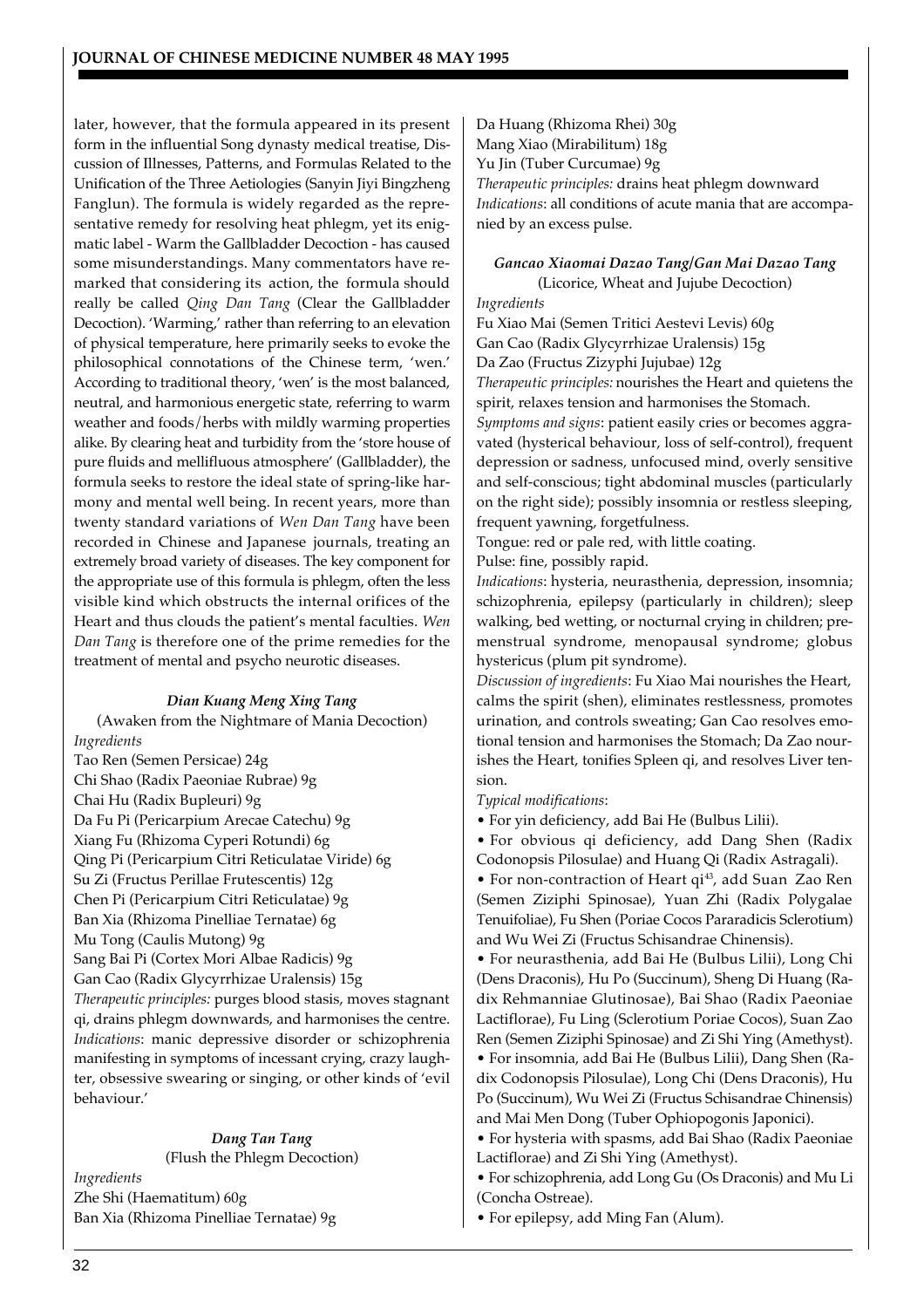• For menopausal syndrome, combine with *Xiao Chai Hu Tang* (Minor Bupleurum Combination).

*Discussion*: *Gan Mai Da Zao Tang* first appeared in the classic formula compendium for chronic diseases, Essentials from the Golden Cabinet (Jingui Yaolue). It was originally mentioned in the chapter on female disorders, but it can also be prescribed for men. The extremely sweet formula was apparently inspired by the Neijing theories that "if the Liver is under acute stress, eat sweet flavours to emolliate it," and that "patients suffering from disorders of the Heart should eat wheat." Despite its simple food based design, the formula has been found to be highly effective in the treatment of various mental disorders. It has thus retained its traditional status as the primary remedy for hysteria and neurasthenia up to the present day. In Chinese clinics, a typical daily dose consists of 60g of Fu Xiao Mai, 15-45g of Zhi Gan Cao, and 12g of Da Zao. Many doctors insist that Gan Cao particularly, should be used heavily. *Gan Mai Da Zao Tang* is frequently combined with other 'mental' formulas like *Bai He Di Huang Tang* (Lily and Rehmannia Combination), and usually taken over extended periods of time.

#### *Xue Fu Zhu Yu Tang*

(Drive Out Stasis in the Mansion of Blood Decoction) *Ingredients*

Tao Ren (Semen Persicae) 12g Hong Hua (Flos Carthami Tinctorii) 9g Dang Gui (Radix Angelicae Sinensis) 9g Sheng Di Huang (Radix Rehmanniae Glutinosae) 9g Chuan Xiong (Radix Ligustici Wallichii) 5g Chi Shao (Radix Paeoniae Rubrae) 5g Zhi Ke (Fructus Citri seu Ponciri) 6g Chai Hu (Radix Bupleuri) 3g Gan Cao (Radix Glycyrrhizae Uralensis) 6g Jie Geng (Radix Platycodi Grandiflori) 5g Niu Xi (Radix Achyranthis Bidentatae) 9g *Therapeutic principles:* vitalises blood and dispels stasis, moves qi and controls pain.

*Symptoms and signs*: chronic pain of a fixed and piercing nature (particularly in the chest or head); discomfort in the chest; mental symptoms (restlessness, insomnia, vivid dreaming, etc.); heat sensation experienced at night.

Tongue: usually dark, with purple spots on top, or signs of stasis in the veins underneath the tongue

Pulse: fine and choppy.

*Indications*: insomnia, sleep walking, hysteria, epilepsy, schizophrenia, functional disturbance of the vegetative nerve system, sexual neurosis, neuroparalysis; localised sweating in the chest area, spontaneous sweating or night sweats that do not respond to standard forms of treatment; sudden hair loss, voice loss due to trauma, bed wetting, etc.

*Discussion of ingredients*: Sheng Di Huang, Dang Gui, Chuan Xiong, Chi Shao, Tao Ren, and Hong Hua move blood and dispel stasis; Chai Hu, Zhi Ke, Chi Shao and Gan Cao move qi and relieve stasis; Jie Geng opens up chest qi, and in combination with Zhi Ke and Chai Hu disperses accumulation; Niu Xi entices the stagnant blood to drain downward. *Discussion*: *Xue Fu Zhu Yu Tang* first appeared in the 19th century treatise, Correcting the Mistakes of Former Medical Books (Yilin Gaicuo). Its author Wang Qingren was a local official who, influenced by the influx of Western medical theories, boldly used his position to perform autopsies on murder victims and executed criminals. The apparent discrepancies between his structural findings and the ancient, primarily functional definition of the organ networks compelled him to 'rewrite' the fundamentals of Chinese medicine. Although Wang has become notorious for his misconceptions about the functional nature of traditional Chinese medicine, the clinical value of his formulas has made him a highly regarded pioneer in the field. In the process of examining his corpses, Wang often found lumps of congealed blood right above the diaphragm. Not knowing that this phenomenon was the result of unsophisticated incision techniques, he labelled this area 'the mansion of blood' (xuefu) and assumed that blood easily stagnates here. *Xue Fu Zhu Yu Tang* was composed specifically to remedy this condition. Although its creation was inspired by a gross anatomical misconception, the formula works excellently for a wide variety of diseases, and has thus become the representative remedy to remove blood stasis from any part of the body. Aspiring to the ideal of the benevolent public official, Wang consciously selected herbs that were cheap, readily available, and had no side effects. He thus combined the standard blood regulating formula, *Tao Hong Si Wu Tang*, with the standard qi regulating formula, *Si Ni San* (Frigid Extremities Powder). However, due to its high content of energy consuming blood vitalisers, the formula should only be prescribed when clear signs of blood stasis can be observed. Like other blood moving formulas, *Xue Fu Zhu Yu Tang* is contraindicated for pregnant mothers.

#### *Bai He Di Duan Tang*

(Lily and Rehmannia Decoction)

*Ingredients*

Bai He (Bulbus Lilii)

Sheng Di Huang (Radix Rehmanniae Glutinosae)

*Therapeutic principles*: moisten Heart and Lung yin, clear deficiency heat.

*Symptoms and signs*: general signs of yin deficiency heat (particularly restlessness); hopelessness; dizziness, muddled thinking; sudden mood swings; unpleasant taste in the mouth; dark urination. Tongue: red, with little or no coating. Pulse: fine, possibly rapid.

*Indications*: depression, neurasthenia, manic depressive disorders.

*Discussion*: *Bai He Di Duan Tang* is the most representative of the four classic Bai He decoctions mentioned in the *Jin Gui Yao Lue* chapter of 'Lily Disease'. Lily Disease is one of the most enigmatic syndromes in Chinese medicine, defined by the patient's erratic behaviour ("patient is depressed, does not like to talk, and does not know what s/he wants ... feels cold and then not cold again, feels hot and then not hot